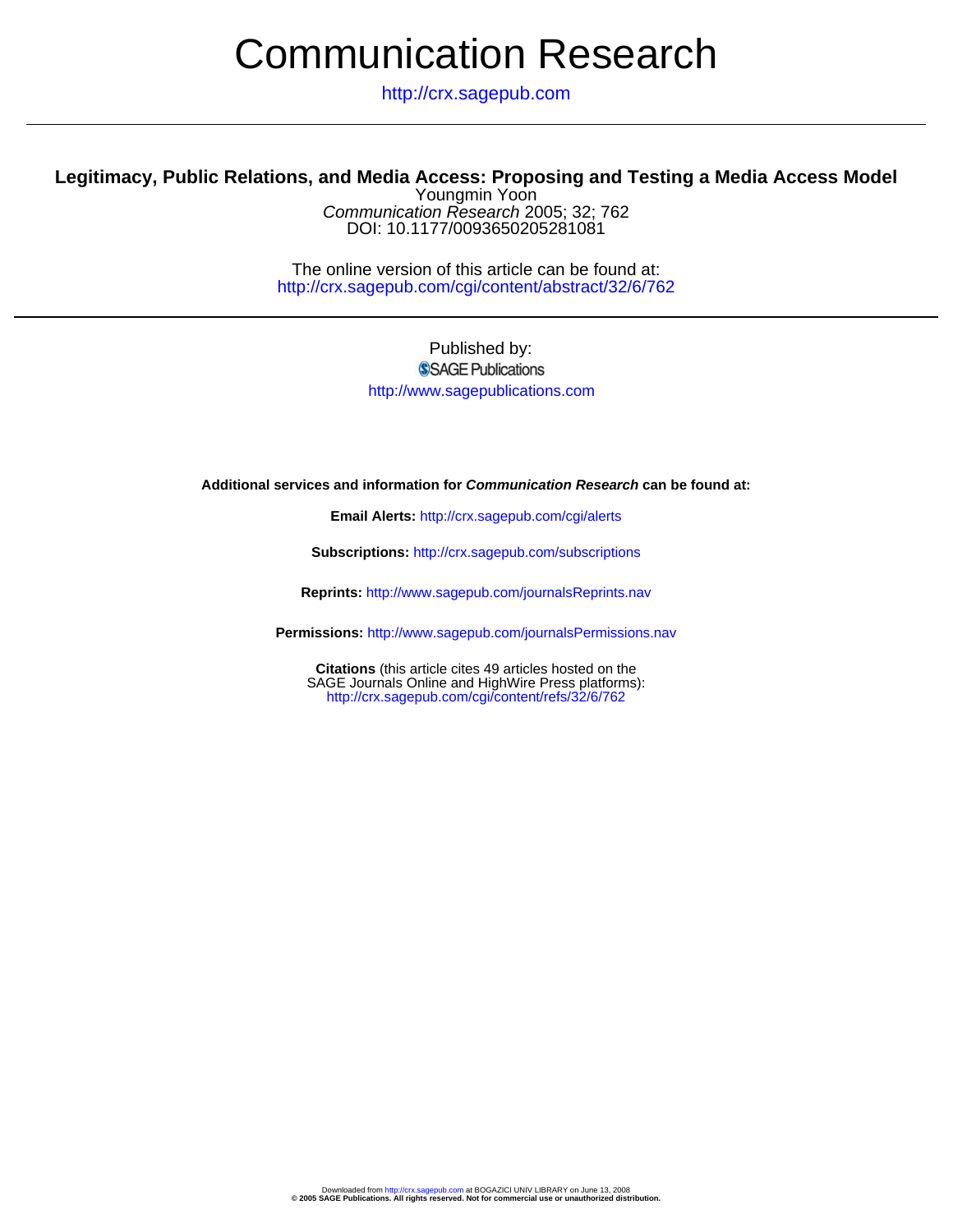YOUNGMIN YOON

# Legitimacy, Public Relations, and Media Access: Proposing and Testing a Media Access Model

*This study examines how an organization's access to the media reflects two sets of influences—its public relations (PR) expertise and legitimacy.A context of stem cell and the cloning debate is used to test the relationships. Two surveys and a content analysis show that the legitimacy of sources perceived by journalists has an impact on the regularity and valence of those sources' media coverage, whereas the PR expertise of sources does not have an impact on any of the media access indicators. Public relations expertise, however, shows some impact on the legitimacy of sources as perceived by journalists, indicating that legitimacy operates as an intervening variable between PR expertise and media access of sources.*

*Keywords: media access; legitimacy; public relations; stem cell; cloning*

Organizations that actively try to exert influence on a policy-decision process tend to seek access to the news media, with an assumption that greater and sympathetic media coverage of their stance will result in public opinion and policy making favorable to them (Danielian, 1992; Kennamer, 1992; Paletz & Entman, 1981). As media space is limited, those who seek media attention inevitably engage in the intense processes of competition (Anderson, 1993; Schlesinger & Tumber, 1994).

Many suggest that if organizations (news sources) are to attract favorable media coverage, journalists must view them as legitimate (Anderson, 1993; Berkowitz, 1992; Danielian, 1992; Goldenberg, 1975). Journalists rely on their own "judgments" when selecting sources (Powers & Fico, 1994). They treat sources differently "according to the degree of respect" with which they regard those sources (Blumler & Gurevitch, 1995, p. 55). They may view

COMMUNICATION RESEARCH, Vol. 32 No. 6, December 2005 762-793 DOI: 10.1177/0093650205281081 © 2005 Sage Publications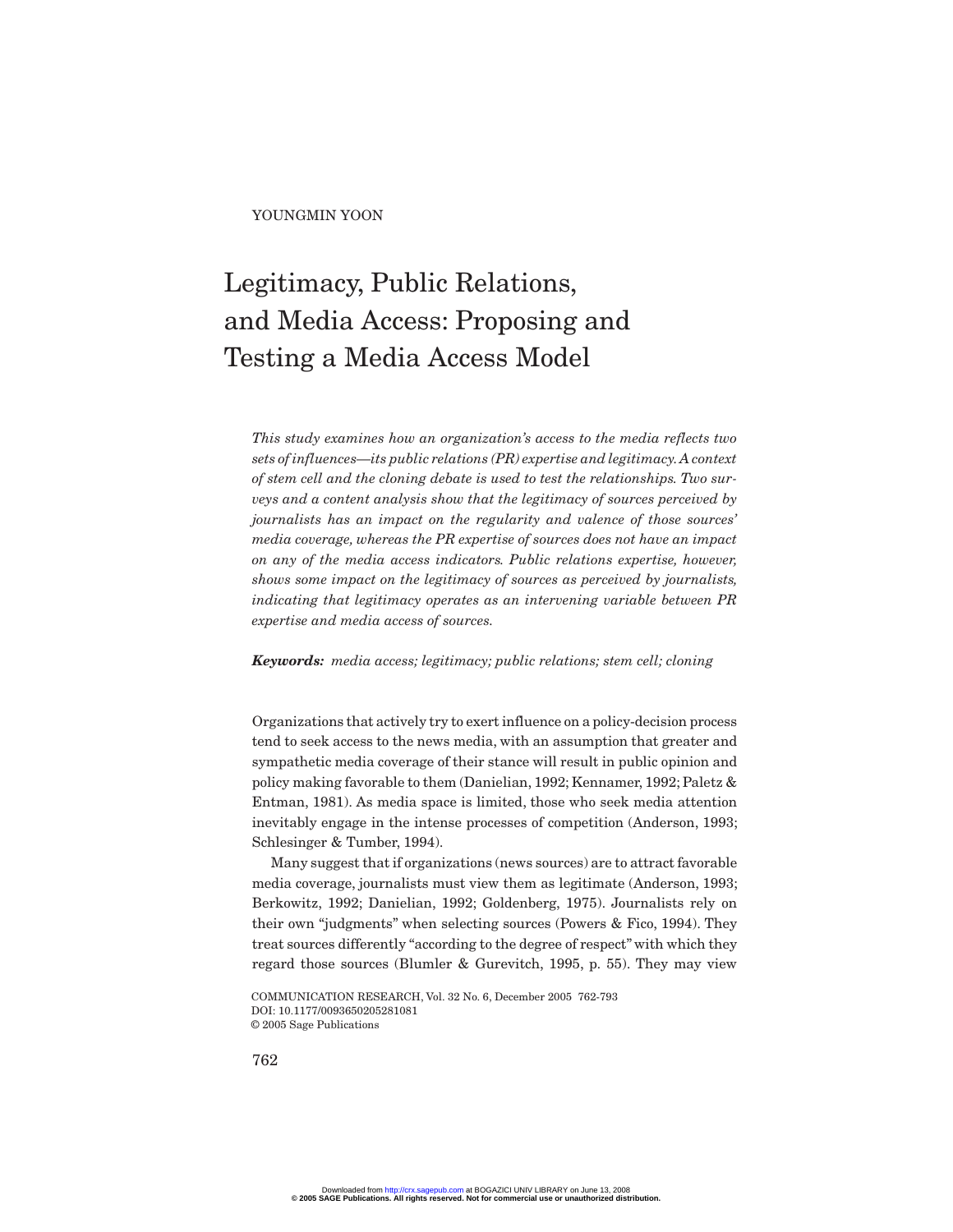regular and accurate sources as more reliable and thus more legitimate (K. Hansen, 1991). They may evaluate sources that can command more resources as more important and thus more legitimate (Anderson, 1991). They may consider a large pressure group with a separate public relations (PR) staff as a legitimate news source (Corbett, 1998). The size of the membership base of a social movement group may enhance the legitimacy of the organization in the eye of journalists (Goldenberg, 1975; Wolfson, 1995). Legitimacy may also depend on whether journalists like and agree with sources or whether they perceive sources "as prominent, knowledgeable and credible" (Powers & Fico, 1994, p. 88).

Theorists argue that journalists view certain sources as more legitimate, thereby allowing those sources to preempt media access and dominate the news in a public debate. Journalists tend to confer "a de facto legitimacy" on certain sources although it is "something that has to be gained by other sources" (Goldsmiths Media Group, 2000, p. 36). Institutional sources, for example, receive privileged access to media and become the "primary definers" of news agendas by virtue of their power, representativeness, and expertise (Hall, Critcher, Jefferson, Clarke, & Roberts, 1978, p. 58). Journalists tend to assume that certain sources are entitled to know certain things by virtue of their social structural position and routinely rely on these authoritative sources, as it is the most efficient way of gathering news (Fishman, 1980; Gans, 1979; Sigal, 1973; Tiffen, 1989). Journalists also frequently use sources with superior economic power, as these sources provide information at something less than the cost the journalists would face in the absence of the information subsidy (Gandy, 1982; Herman & Chomsky, 1988).

Studies of media-source interaction offer alternative perspectives (Davis, 2000a; Miller, 1994; Miller & Williams, 1993). They argued that some sources may play a key role regularly in the news output; however, they still must engage in strategic actions to achieve access even though their status as legitimate authorities is already accepted (Schlesinger & Tumber, 1994). In the meantime, alternative sources with limited resources—whether material or symbolic—also can make a significant impact by adopting effective PR strategies. This suggests that PR could be a key strategic choice that "already legitimate" and alternative sources should pursue, either to consolidate their superior media access or to make frequent interventions as they contend for media space (Davis, 2000b; Schlesinger, 1990). Public relations in some cases helps sources bypass the commonly cited obstacles such as lack of economic resources and legitimacy gaps (Davis, 2000a). As Shoemaker (1989) suggested, PR sometimes may be the only realistic strategy for groups off the "beaten"path and without institutional legitimacy,to achieve media access.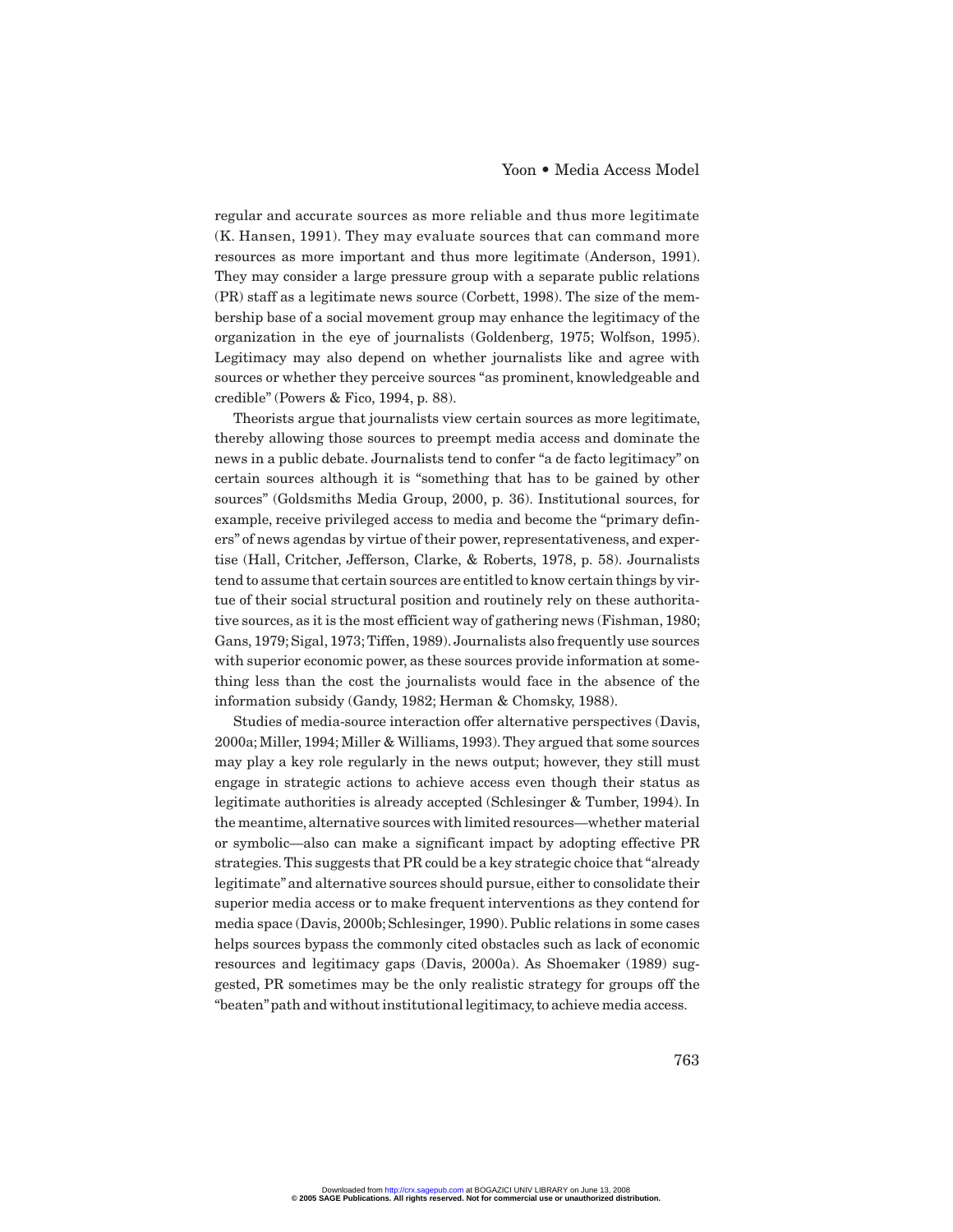

**Figure 1. Model of Media Access**

The current study examined how media access of a given source (organization) reflects two sets of influences—its legitimacy in journalists' perceptions and its PR expertise. Although differences in access to the mass media among news sources have been documented (Berkowitz, 1987; Brown, Bybee, Wearden, & Straughan, 1987; Lasorsa & Reese, 1990; Liebler, 1993; S. Martin, 1988; Sigal, 1973; Smith, 1993; Soloski, 1989; Whitney, Fritzler, Jones, Mazzarella, & Rakow, 1989), few systematic attempts have been made to specify and test "the range of factors that could account for the varying treatment that diverse sources enjoy or suffer at the hands of news workers" (Blumler & Gurevitch, 1995, p. 46). Instead, different experts tend to focus on single mechanisms, thereby ignoring other potential influences. The current study, then, fills a gap in the literature by investigating how legitimacy and PR expertise are related to each other in the sources' battle for media access—whether they operate as competing alternatives or as mutually complementary forces.

#### Theory

#### *Media Access Model*

Figure 1 depicts this theoretical statement as a simple causal model. It proposes sources' PR expertise and journalists' perceptions of those sources' legitimacy to be the predictors in gaining access to the media. Journalists consider some sources more legitimate than others and then treat the more legitimate sources favorably, granting them more media access. In the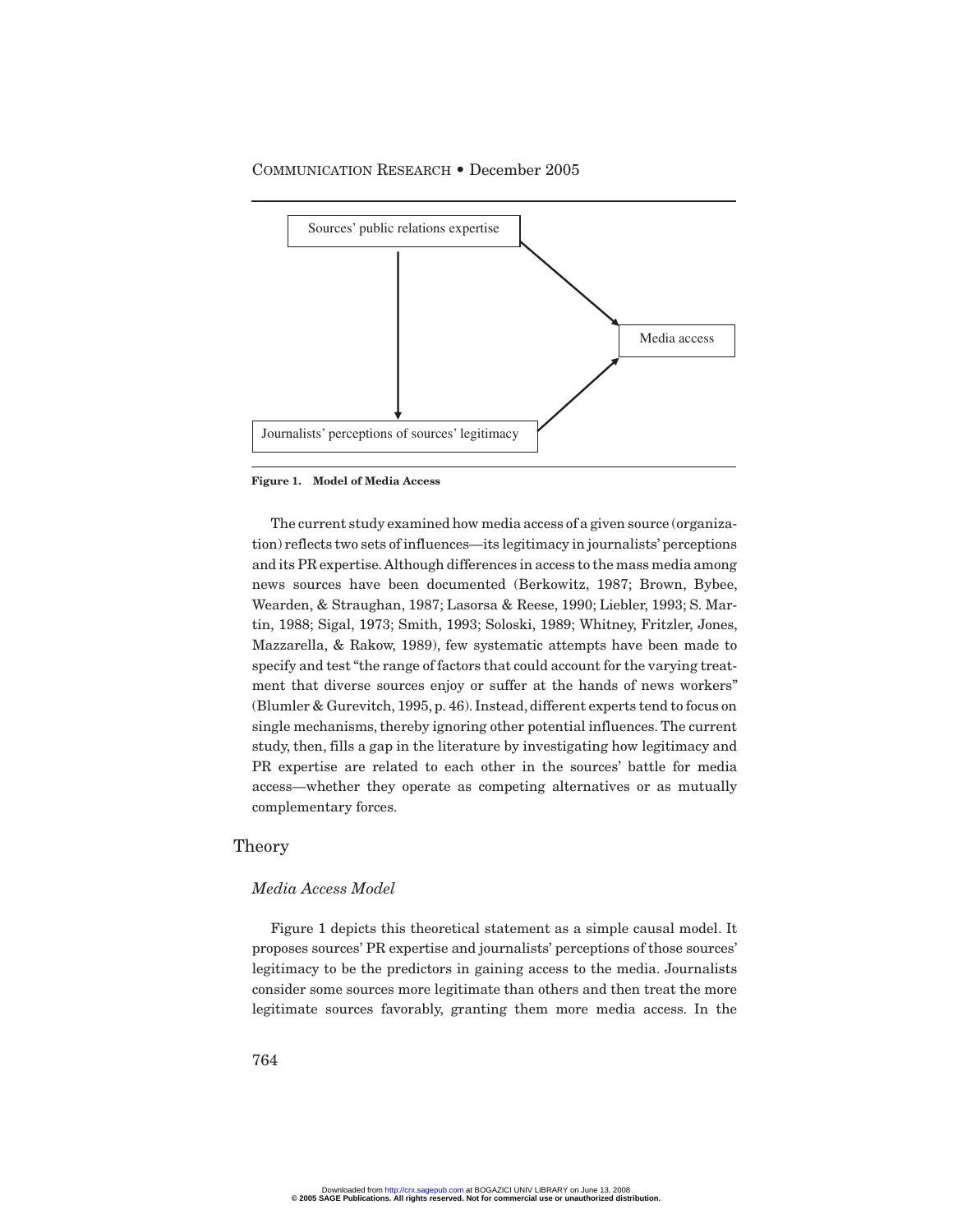meantime, sources are engaged in PR to obtain media access. The varying degree of PR expertise results in the varying degree of media access. In short, the extent of sources' media access is influenced by either their PR expertise or journalists' perceptions of their legitimacy, or often by both. It is noteworthy that PR continuously influences and reinforces journalists' perceptions of legitimacy as sources try to gain media  $\arccos s$ <sup>1</sup>.

#### *Dimensions of Legitimacy*

Legitimacy is defined in a number of ways, suggesting multiple dimensions. The present literature search closely reflects the four dimensions of legitimacy Shoemaker (1982a, 1982b) identified—legality, evaluation, viability, and stability—and a new dimension—credibility.

Legitimacy may be based on an organization's legality—"the readiness to conform to rules"—according to Weber (1947, p. 131). It may reflect the congruence of the organization's goals and means with social norms (Ashforth & Gibbs, 1990; Dowling & Pfeffer, 1975; Elsbach, 1994; Michener & Burt, 1974; Perrow, 1970) and thus its right to exist (Maurer, 1971; Metzler, 2001a, 2001b). Others view legitimacy as the perceived rightfulness of the power and authority the organization exercises (Barker, 1990; Easton, 1975; Kelman, 1976; Simmons, 2001; Tyler, 1990). Overall, this legality dimension reflects the organization's position within the social and political system and is a measure of how the organization obeys rules and norms, how typical and acceptable its behaviors are, and its right to exist.

Legitimacy may also be a matter of sentiment and affective status (evaluation dimension).Emotional feelings and commitment toward an organization (Moreno, 1974; Weber, 1947), beliefs and attitudes (Schaar, 1984; Taylor, 1994), and general affective orientation toward it (Easton, 1965; Tyler, 1990) fall under this dimension. Similarly, legitimacy may be measured by tapping into confidence in and support for the organization (Seligson, 2002; see also Klingemann, 1999; Norris, 1999), approval of and agreement with (Dennis & Chaffee, 1978; Mondak, 1992), and endorsement of it (Elsbach, 1994; Michener & Burt, 1974).

Legitimacy may be a reflection of whether an organization has the competence and resources necessary for achieving its goals. Terreberry (1971) viewed legitimacy as mediated by the exchange of resources, suggesting that economic viability is essential in assessing legitimacy (Dowling & Pfeffer, 1975). In addition to the financial resources, this viability dimension is an assessment of an organization's expertise, political influence, and ability to find allies among diverse groups.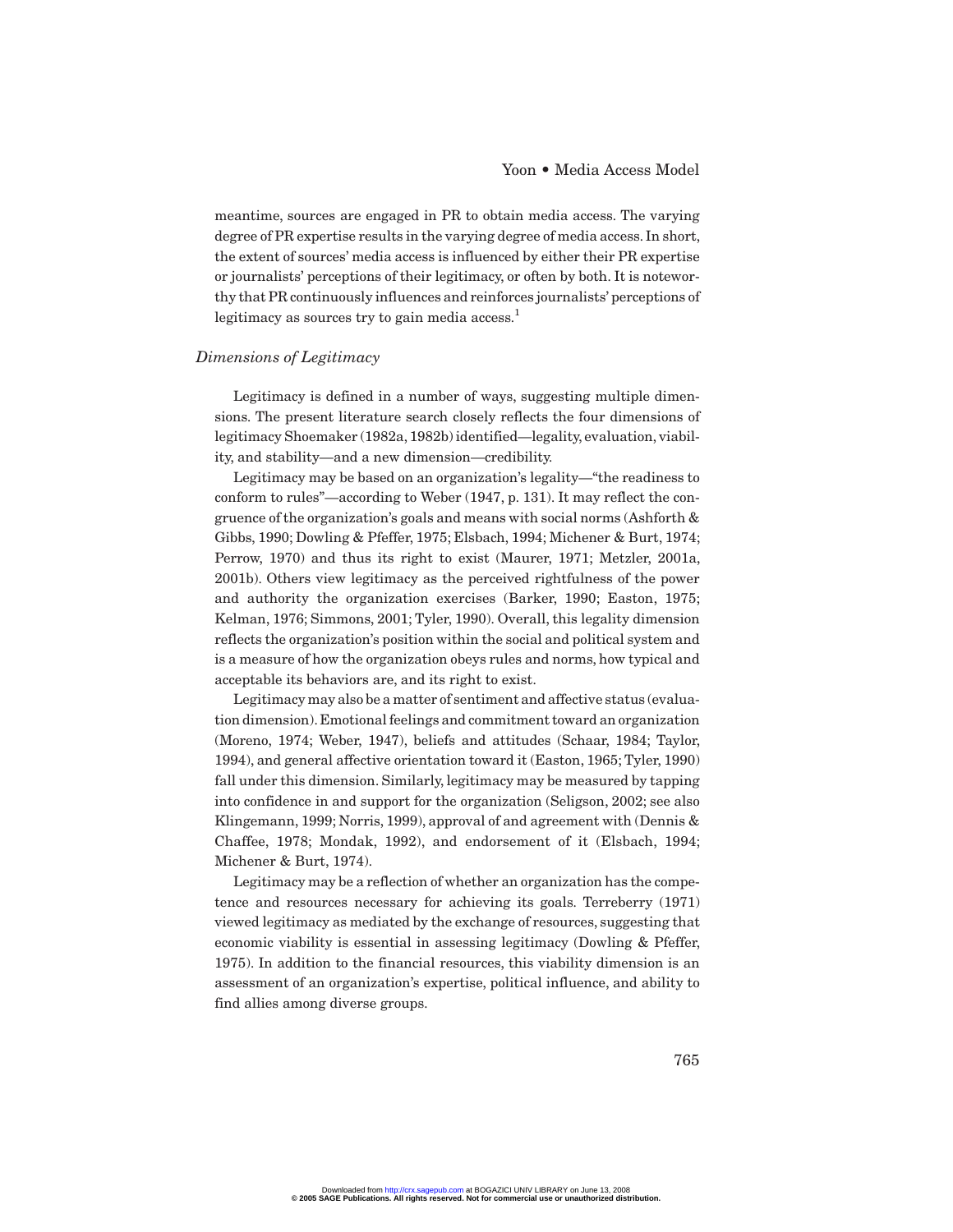The stability dimension comprises an organization's endurance (Pollock, Robinson, & Murray, 1978) and members' commitment (O'Neill, 1977). It contains elements for the organization's ability to exist over time, the consistency of the organization's policies over time, and the degree to which the workers support the organization and its decisions.

Finally, credibility may be considered as a dimension of legitimacy (Mondak, 1992). The credibility of an organization, in essence, refers to the credibility of the organization as a source of information (for an overview of the concept, see Self, 1996). Hovland and associates defined *credibility* as trustworthiness and expertise (Hovland, Janis, & Kelley, 1953; Hovland & Weiss, 1951). More recent studies, however, adopt a multidimensional approach to measuring credibility (Bucy, 2003; Flynn, 2002; Gaziano & McGrath, 1986; Johnson & Kaye, 2000; McComas & Trumbo, 2001; Meyer, 1988;Rimmer & Weaver, 1987).Dimensions used to measure the concept typically include believability,trust,fairness,bias,accuracy,and completeness of information, among others.

#### *PR Expertise*<sup>2</sup>

Public relations encompasses various functions, from issues management to public affairs, advertising, lobbying, and investor relations (Cutlip, Center, & Broom, 2000). Although all these functions, to an extent, influence an organization's media access, the current study's focus is on the organization's efforts directed at the media. It should be noted, however, that not all actors in the public arena pursue media access. Rather, some corporations want to stay out of any news (Ericson, Baranek, & Chan, 1989). Some groups pursue strategies of avoidance and secrecy (Goldenberg, 1975). Others concentrate on their involvement in legal, political, or education areas, rather than on obtaining media coverage (Corbett, 1998). Thus, it is possible that such organizations may use their PR departments to minimize rather than increase media attention. Yet the construct of PR expertise in the current study was based on the assumption that the actors engaged in the dynamic competition process for defining and policy making of issues will seek access to the media.

Studies of how PR influences news content to date have generally assumed a rather narrow view of PR efforts. Much of the literature focuses on how news media utilize sources' information subsidies, such as news releases, and why some subsidies are accepted whereas others are rejected (Abbott & Brassfield, 1989; Aronoff, 1976; Berkowitz & Adams, 1990; Curtin, 1999; W. Martin & Singletary, 1981; Morton, 1986; Morton & Ramsey, 1994; Morton & Warren, 1992a, 1992b; Sachsman, 1976; Turk, 1985; Walters & Walters, 1992). Other studies highlight journalists' perceptions of PR

766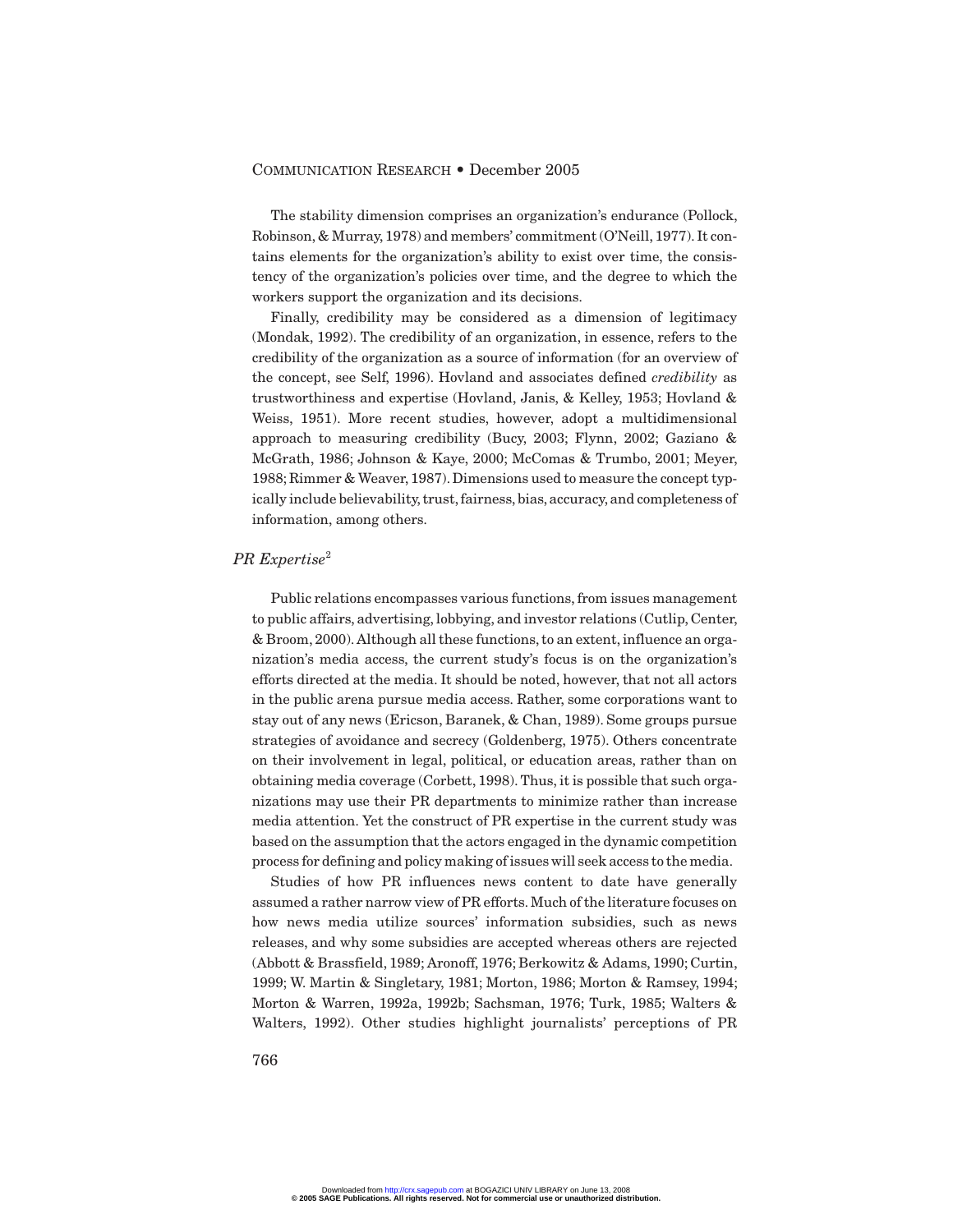practitioners and the information subsidies they provide and the potential and actual effect of those perceptions on news coverage of the practitioners' clients (Cameron, Sallot, & Curtin, 1997; Kopenhaver, 1985; Kopenhaver, Martinson, & Ryan, 1984; Pincus, Rimmer, Rayfield, & Cropp, 1993).

A new perspective guides the current study: Professional PR involves more than supplying information subsidies and developing favorable images of PR among journalists. To effectively achieve access to the media, sources should have great knowledge of journalists' work habits and news values and adopt sophisticated strategies and well-planned, timely actions in relation to the media (Blumler, 1990; Schlesinger & Tumber, 1994). Thus, PR in the current study covers sources' broader expertise directed at media—that is, knowledge, action, and strategy.

The knowledge aspect of PR expertise includes the degree to which the PR team understands news values and routines of journalists, such as journalists' deadlines, their favorite types of stories and formats, and their pursuit of objectivity (Barker-Plummer, 2002; Berkowitz, 1987; Butler, 1999; Davis, 2000a; Dunn, 1969; Kielbowicz & Scherer, 1986; Ryan, 1991). It also reflects a PR team's overall training and experience in media relations and systematic and constant monitoring of media, which helps practitioners identify their target journalists, those journalists' news values, and their organizations' standing in the eye of the journalists (Anderson, 1991, 1993; Hess, 1984; Schlesinger & Tumber, 1994).

The action dimension touches on whether the PR team endeavors to meet journalists' needs. Sources that can provide journalists with constant and usable story ideas are likely to become regular and favorable sources (Barker-Plummer, 2002; Butler, 1999; Gandy, 1982). As a result, journalists and the sources can establish relationships, and the journalists may become dependent on the sources for news (Aronoff, 1976; Danielian, 1992; Goldenberg, 1975; Roshco, 1975). Working under deadlines and the competitive risk of being scooped, journalists also would consider responsiveness the speed with which requested information is delivered to journalists—as the prime quality in practitioners (Hess, 1984).

For their information to become news, practitioners must supply the information to the media by using the methods that coincide with the techniques journalists use to gather news (Dunn, 1969). Although many accept press releases as the most ubiquitous information supply tool, other techniques include press conferences, press interviews, background briefings, phone calls, and staged events (Hess, 1984; Nimmo, 1964; Ryan, 1991; Sandman, 1982; Walters & Walters, 1992).

The strategy dimension indicates the degree to which the PR team addresses public concerns rather than promotes its private interest. Studies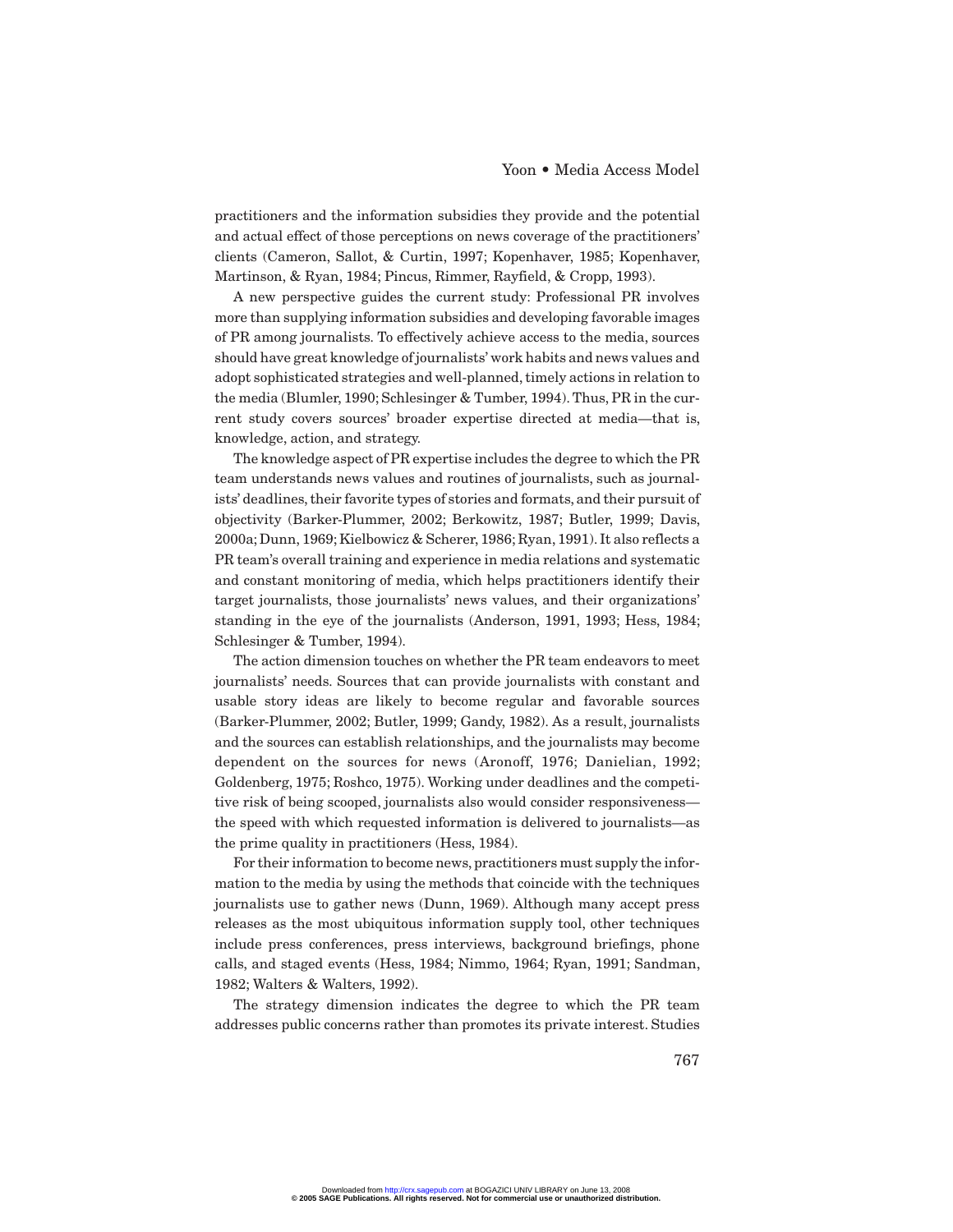report journalists prefer information from sources that they perceive have no obvious self-serving economic interests (Cameron et al., 1997; Curtin, 1999; Pincus et al., 1993; Smith, 1993; Turk, 1985). This "public interest appeal" strategy has proven particularly advantageous for nongovernmental groups, often operating in unfriendly political and media environments (Anderson, 1991; Davis, 2000b; A. Hansen, 1993).

The strategic alliance in the form of third-party endorsement can also provide opportunities for organizations (Barker-Plummer, 2002; Goldenberg, 1975;Ryan, 1991;Wolfson, 1995).Third parties with authority can put potential pressure on media on behalf of an organization, thereby enabling it to bypass "the need for institutional legitimacy and direct access" to the media (Davis, 2000a, p. 182). Another form of strategic alliance is to participate in collective actions. Groups with similar interests often compete against one another to achieve the salience of their stance on issues. Yet at times when political goals coincide, several groups may negotiate with each other in developing media strategies and combine their resources (Anderson, 1993; Miller & Williams, 1993; Ryan, 1991; Schlesinger, 1990; Schlesinger & Tumber, 1994; Staggenborg, 1986). Such activities may not show up in media coverage; however, groups in the coalitions are able to strengthen and reinforce one another's messages in addition to spreading the arguments (Davis, 2000b; Miller & Williams, 1993).

#### *PR Influence on Legitimacy*

Efficacy of PR in the news production process may be not only in its ability to achieve media access but also in its contribution to accumulating institutional legitimacy for organizations, particularly noninstitutional and resource-poor ones (Davis, 2000a). According to Miller (1994), PR is a central part of the legitimizing strategies of those organizations. Although a wide array of PR efforts—for example, issue advertising, direct mail, and interactions with publics via Web sites—can help build legitimacy independent of media relations, many studies point to media strategies as the key to acquiring legitimacy for sources that lack it (Miller & Williams, 1993; Schlesinger & Tumber, 1994). They contended that legitimacy is not static but dynamic something that can be enhanced or damaged by PR (Miller, 1994; Schlesinger, 1990).

There are reports that some interest groups with limited financial means established themselves as legitimate sources through a steady supply of information subsidies (Anderson, 1991; Barker-Plummer, 2002; Davis, 2000b; Miller & Williams, 1993; Schlesinger & Tumber, 1994). Consequently,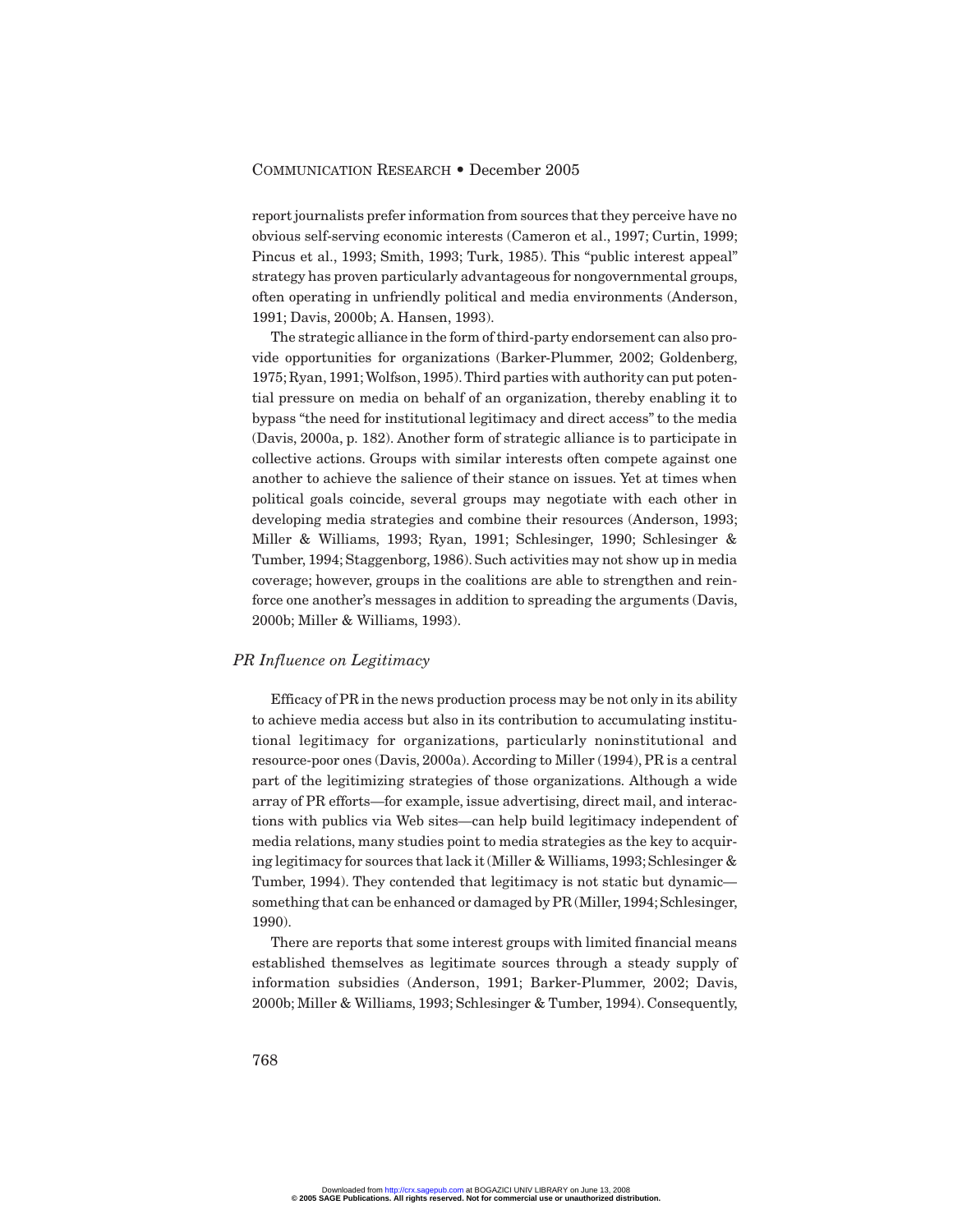to an extent, they were able to overcome institutional advantages that other organizations traditionally enjoy (Davis, 2000b).

#### *Media Access*

Access to news making is a critical political resource in that it provides organizations the opportunity for their voices to be heard and to have an influence in public debate (Barker-Plummer, 2002; Paletz & Entman, 1981). That access, however, is not equally but hierarchically distributed in social structures (Gans, 1979). There are consistent findings in U.S. news that most news sources are politically, economically, and socially powerful institutions or individuals affiliated with them (Berkowitz, 1987; Brown et al., 1987; Lasorsa & Reese, 1990; Liebler, 1993; S. Martin, 1988; Sigal, 1973; Smith, 1993; Soloski, 1989; Whitney et al., 1989). Exceptions exist, however. Recent studies show that nonmainstream organizations increasingly achieve and maintain an authoritative and legitimate source status through their media strategies (Anderson, 1991; Barker-Plummer, 2002; A. Hansen, 1993).

Although media access and coverage are commonly used interchangeably, Ericson et al. (1989) distinguished access from coverage. By *access*, they meant "the news space, time, and context to reasonably represent the authority of their office," whereas *coverage* entailed "some news space and time but not the context for favourable representations" (p. 5).

Many sources may achieve coverage; however, as the Students for a Democratic Society movement exemplified, most of them fall short of access status (Gitlin, 1980). They may be given coverage too sporadic to make any impact, given coverage only in deviant contexts, such as a public demonstration, and given coverage in other contexts that simply underscore their status as marginal (Ericson et al., 1989). Gaining coverage once may not be hard; however, gaining and sustaining regular access is extremely difficult (Goldenberg, 1975). Access to news making thus may mean achieving a routine status or, as Roshco (1975) put it, "a permanently newsworthy status" (p. 101). Achieving access can give organizations a significant advantage in public debate; their definitions and frames of issues are more likely to prevail.

Access can be considered to have three dimensions—prominence, dominance, and valence. Prominence is an assessment of the quantity of coverage (Sheafer, 2001; Stempel & Culbertson, 1984). Dominance is an assessment of "the stature with which one is viewed by the press as an important source or verifier of information" (Stempel & Culbertson, 1984, p. 676). Finally, valence is an evaluation of how positive or negative the coverage is.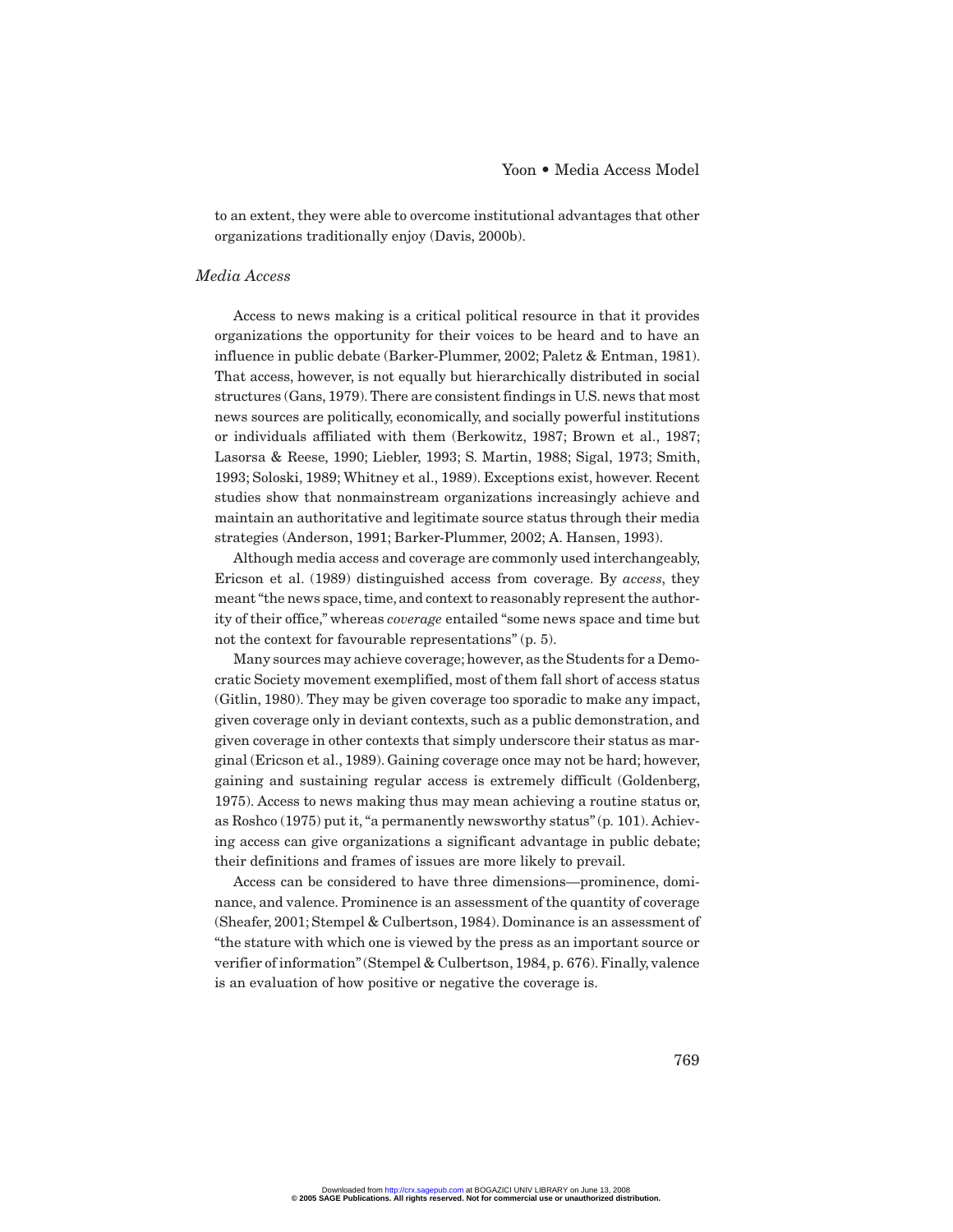#### *Hypotheses*

This section proposes hypotheses to test and summarizes the theoretical linkage for each.

*Hypothesis 1:* Legitimacy perceived by journalists will have a positive impact on media access (*Hypothesis 1a*: on prominence of media coverage,*Hypothesis 1b*:on dominance of media coverage,and *Hypothesis 1c*: on valence of media coverage).

Journalists must evaluate sources before they use them in stories. They would prefer more legitimate sources as these sources are more likely to be authoritative and their accounts are less likely to require further verification. Thus, journalists will grant greater media access to more legitimate sources; that is, legitimacy of sources is likely to be influential in sources getting more media coverage, their accounts receiving more weight, and the nature of the coverage being more positive.

*Hypothesis 2:* The PR expertise of sources will have a positive impact on media access (*Hypothesis 2a*: on prominence of media coverage, Hypothesis 2b: on dominance of media coverage, and *Hypothesis 2c*: on valence of media coverage).

Journalists are exposed to a large amount of information everyday. Sources that implement sophisticated media strategies and adapt better to the way journalists work are likely to gain greater media access; that is, PR expertise is likely to be influential in sources getting more media coverage, their accounts receiving more weight, and their coverage being more positive.

*Hypothesis 3:*Legitimacy perceived by journalists will have more of a positive impact than PR expertise of sources on media access (*Hypothesis 3a*: on prominent coverage, *Hypothesis 3b*: on dominant coverage, and *Hypothesis 3c*: on positive coverage).

Although PR efforts of sources may encourage journalists to pay more attention to issues and angles that sources try to promote, journalists' decision making about the use of sources is more likely to be based on their overall evaluation of sources' legitimacy than on PR. Therefore, the impact of legitimacy will be greater than the impact of PR expertise on how much coverage sources receive and how importantly and positively sources are covered.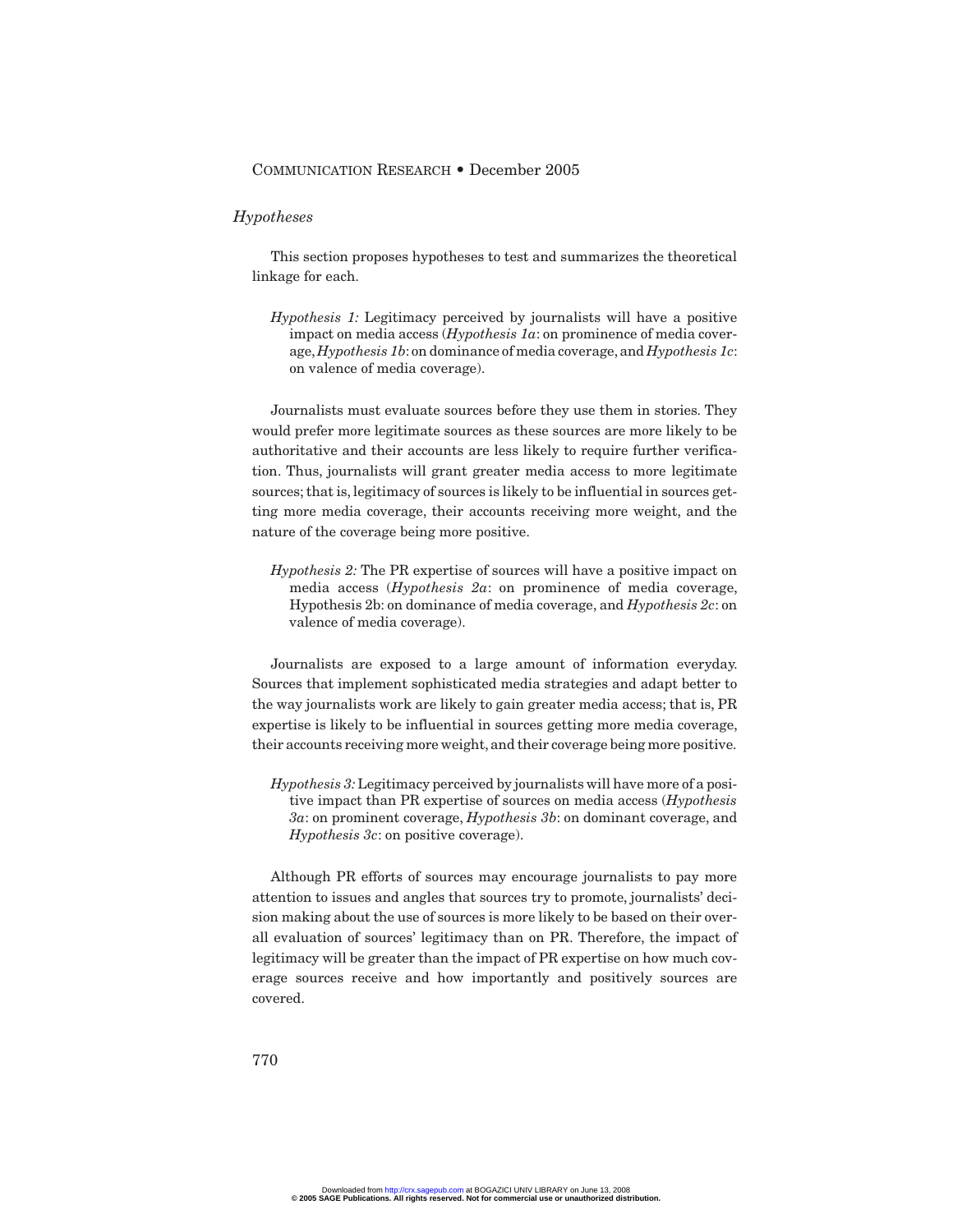*Hypothesis 4:* PR expertise of sources will have a positive impact on legitimacy perceived by journalists.

Journalists evaluate sources' legitimacy based on their experiences direct and indirect—with the sources. Public relations provides opportunities for interactions between journalists and sources. Therefore, sources' PR expertise is likely to have an influence on journalists' perceptions of the sources' legitimacy; that is, the greater PR expertise of sources, the more legitimate the sources are perceived by journalists.

#### *Context of Study*

To test the relationships proposed above, the current study needed a context that met several requirements. First, it should involve an issue in which many different groups and organizations have a critical interest and become actively involved in the debate. A particular issue or debate is necessary because different organizations need to be compared on their relative media access within the same context. Second, the issue should be important and interesting enough for the media nationwide to pay substantial attention to it. Next, the debate participants presumably should vary in their PR expertise, perceived legitimacy, and media access.

After considering several prominent issues, the stem cell and/or cloning debate was selected as it met all these requirements fairly well. Although the origin of the debate may date back to the Supreme Court's *Roe v. Wade* decision, more recent developments in U.S. public policy include President George W. Bush's address in 2001 to permit National Institutes of Health funds for research with existing stem cell lines, the total cloning ban that passed the House in 2001, and the impasse about the ban in the Senate in 2002 (Nelkin, 1995; Stolberg, 2002; Wertz, 2002). These developments in the public policy arena, the ethical debate over whether the U.S. government should allow federal funding for stem cell research, and the ongoing reports of new research developments from the scientific community continue to engage diverse groups and organizations in the stem cell and/or cloning debate.

The current study employed three data collection processes. The first was a survey of organizations to determine their PR expertise. The second part involved a survey of newspaper and news magazine journalists to learn their assessment of the relative legitimacy of those organizations. The third part of the current study was a content analysis of newspapers and news magazines to assess the media access of those same organizations. The time frame for the study was 2002.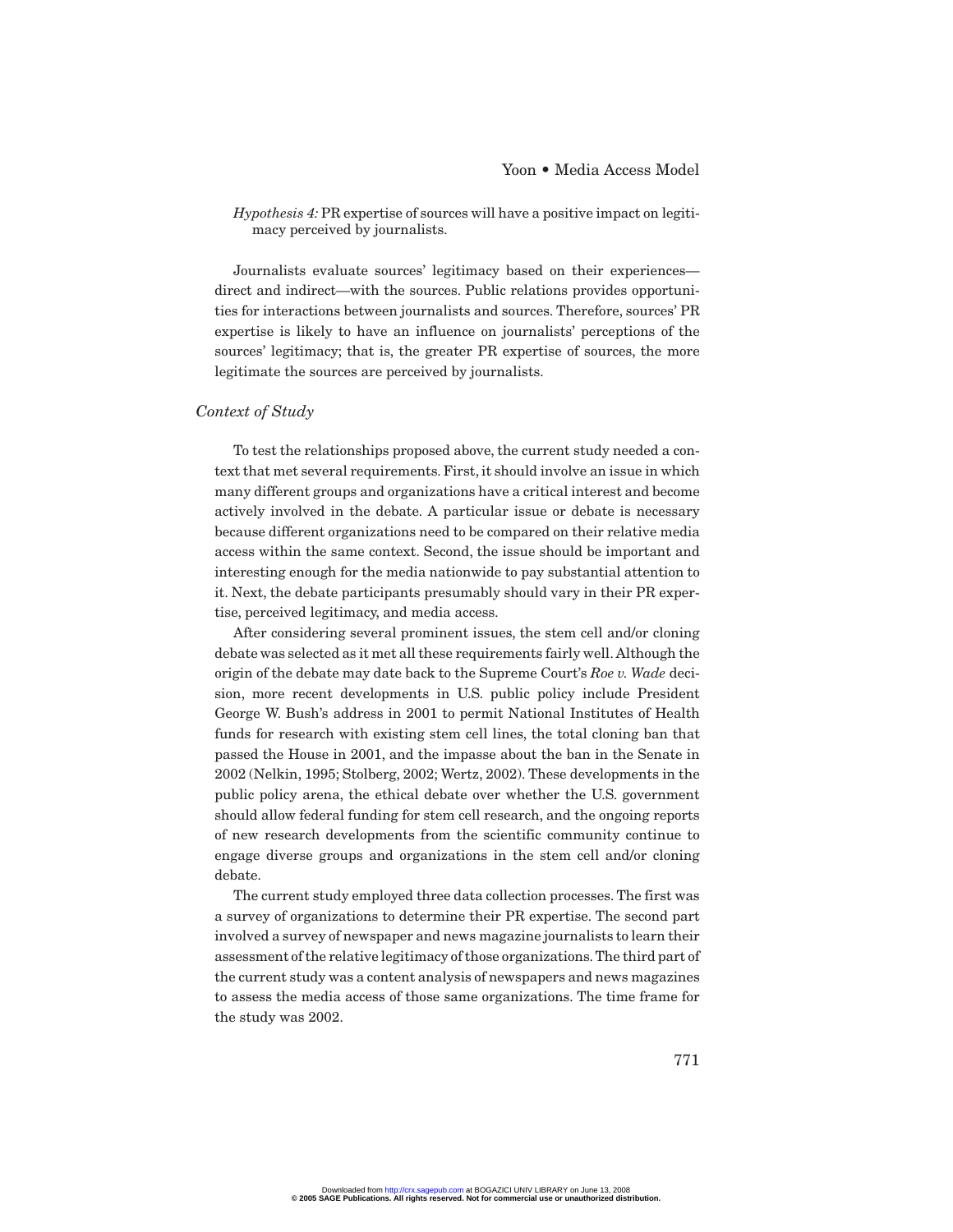#### Survey 1

#### *Procedure*

A purposive sample of 76 organizations involved in the stem cell and/or cloning debate was selected through a search of the related Web sites and news articles in the year 2002, on the assumption that they varied in PR expertise, perceived legitimacy, and media access.<sup>3</sup> Public relations expertise was measured by asking heads of PR teams to evaluate media-directed efforts on behalf of their organizations. A survey instrument reflecting the knowledge, action, and strategy dimensions of PR expertise was developed.<sup>4</sup> Whereas most of the questions used 5-point Likert scales of disagreementagreement, some questions asked respondents to provide the number of initiatives their PR teams originated. As there was a possibility that the respondents were unable or unwilling to answer these questions, questions that reflect the same items but use Likert scales were provided as well.

Pretests were conducted by interviewing practitioners who were not part of the sample. The main data-collecting method was mailing, supplemented by e-mails for three organizations for which no other contact information was available. Two mailings followed within 6 weeks after the initial questionnaire distribution.

#### *Results and Analysis*

Of 76 organizations, 39 returned the questionnaire, representing a response rate of 51%. However, only 30 organizations were included in the subsequent analyses as the other 9 organizations either received ratings from fewer than three journalists in the later journalist survey or received news coverage in fewer than three articles during the year 2002.<sup>5</sup> The final organization list comprised 2 government agencies, 1 member of Congress, 6 academic research institutes, 5 professional associations, 9 advocacy organizations and groups (including prochoice and prolife groups), 5 corporations, and 2 not-for-profit research institutes.

Table 1 shows the means and standard deviations for 25 key PR expertise variables (six minor variables with missing values were dropped). An exploratory factor analysis (varimax rotation) performed on the standardized measures of these variables yielded three factors, as predicted. However, one variable loaded on a factor other than the one that theory expected, two loaded on two factors simultaneously, and one did not load on any factors. The variable that did not load was dropped from further analysis.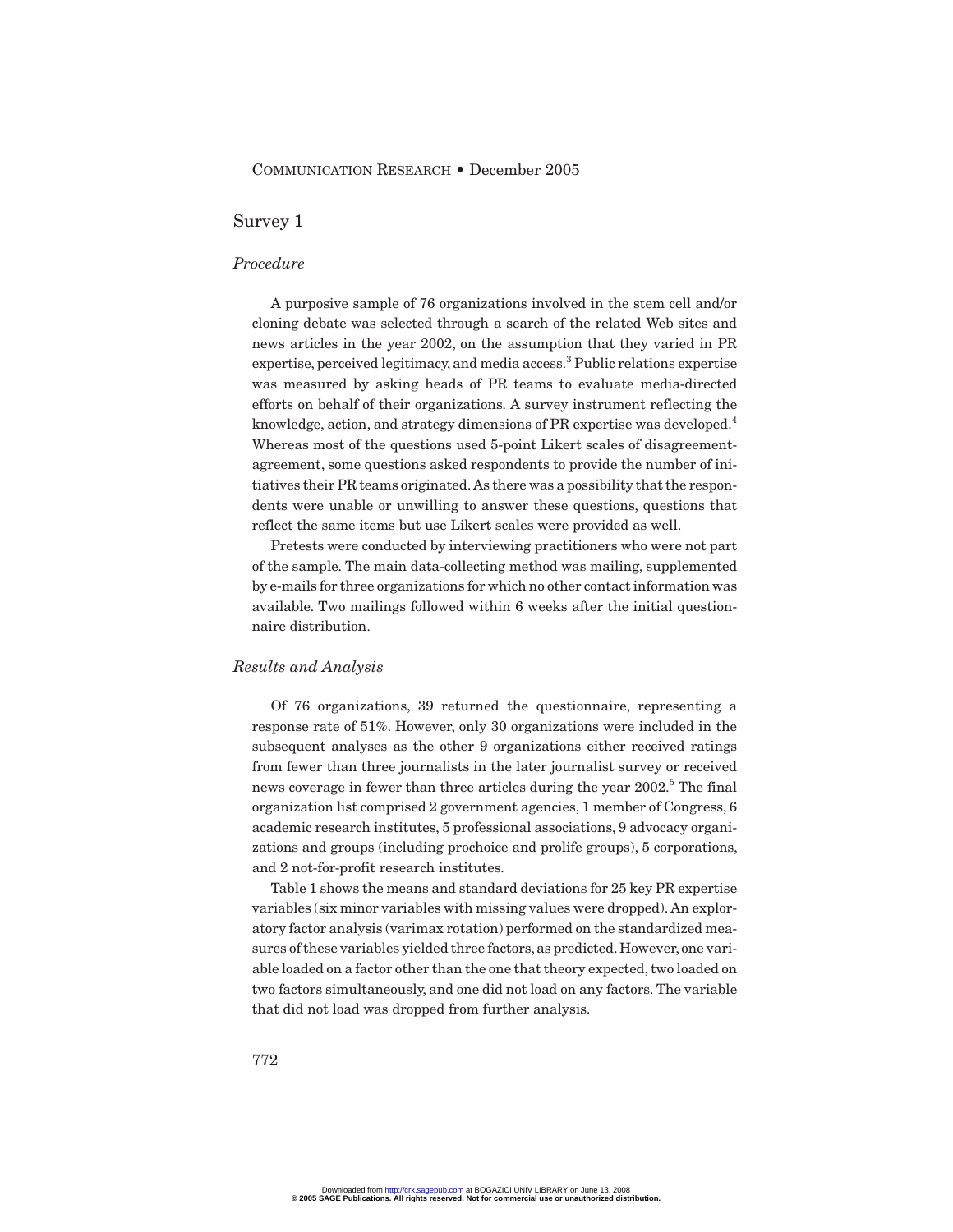*Factor Loadings (Varimax Rotated) and Unstandardized Means and Standard Deviations for Public Relations Expertise Variables (*N *= 30)*

|                                                  | Factor 1 | Factor 2 | Factor 3             |        |         |
|--------------------------------------------------|----------|----------|----------------------|--------|---------|
| Variables                                        | Action   |          | Knowledge Networking | $_{M}$ | $_{SD}$ |
| Initiating many press interviews <sup>a</sup>    | .83      | $.12\,$  | .09                  | 3.60   | 1.22    |
| Initiating many press releases <sup>"</sup>      | .78      | .23      | .19                  | 3.03   | 1.22    |
| Journalists' dependence on our team <sup>b</sup> | .74      | $-.26$   | .13                  | 3.43   | 1.10    |
| Initiating many briefings <sup>a</sup>           | .73      | $-.04$   | $.12\,$              | 3.10   | 1.35    |
| Initiating many press conferences <sup>a</sup>   | .73      | .11      | .26                  | 2.27   | 1.28    |
| Regular supply of information <sup>a</sup>       | .72      | .15      | .00                  | 3.73   | 1.05    |
| Number of press conferences <sup>c</sup>         | .71      | .06      | $-.07$               | 0.83   | 1.18    |
| Number of press releases <sup>c</sup>            | .70      | .22      | $-.07$               | 4.03   | 3.32    |
| Getting endorsements <sup>a,f</sup>              | .59      | .02      | .44                  | 2.97   | 1.33    |
| Number of press interviews <sup>c</sup>          | .55      | .16      | $-.29$               | 29.70  | 46.81   |
| Initiating many phone calls <sup>a</sup>         | .41      | .10      | .29                  | 2.83   | 1.32    |
| Media monitoring <sup>a</sup>                    | .38      | $.25\,$  | .18                  | 4.60   | 0.50    |
| Knowing how to reach <sup>a</sup>                | $-.02$   | .92      | $-.02$               | 4.47   | 0.68    |
| Knowing whom to contact <sup>a</sup>             | .06      | .89      | .08                  | 4.13   | 0.97    |
| Experienced in media relations <sup>a</sup>      | .15      | .84      | $-.10$               | 4.40   | 0.72    |
| Well trained for media relations <sup>a</sup>    | .32      | .79      | $-.03$               | 4.13   | 0.94    |
| Well established relationships <sup>b</sup>      | .03      | .72      | $-.25$               | 4.33   | 0.71    |
| Responding quickly to journalists <sup>a</sup>   | .12      | .72      | .11                  | 4.70   | 0.53    |
| Clear idea of the deadlines <sup>a</sup>         | .25      | .51      | $-.01$               | 4.17   | 0.79    |
| Understanding of stories to appeal <sup>b</sup>  | $-.10$   | .51      | $-.04$               | 4.07   | 1.11    |
| Number of joint press releases                   | .04      | $-.01$   | .88                  | 2.03   | 3.61    |
| Number of joint statements <sup>d</sup>          | $-.08$   | $-.01$   | .88                  | 2.20   | 4.12    |
| Joining with other orgs. <sup>e</sup>            | .04      | $-.05$   | .60                  | 0.67   | 0.48    |
| Initiating many letters <sup>a,g</sup>           | .42      | $-.06$   | .54                  | 2.20   | 1.10    |
| Number of joint appearances <sup>d</sup>         | .39      | $-.02$   | .47                  | 2.67   | 3.71    |
| Eigenvalues                                      | 6.94     | 4.41     | 2.48                 |        |         |
| % of total variance accounted for                | 23.76    | 19.36    | 12.19                |        |         |

*Note:* Cut-point for loading was .40.

Table 1

a. Responses were coded 1 = *strongly disagree,*2 = *disagree,* 3 = *neutral,*4 = *agree,*5 = *strongly agree.*

b. Reponses were coded 5 = *strongly disagree,*4 = *disagree,*3 = *neutral,*2 = *agree,*1 = *strongly agree.*

c. Responses were open-ended:press releases ranging from 0 to 12, press conferences ranging from 0 to 5, press interviews ranging from 0 to 200.

d. Responses were open ended: joint issue of statements ranging from 0 to 20, joint issue of press releases ranging from 0 to 13, joint appearances in activities ranging from 0 to 10.

e. Responses were coded  $1 = yes$ ,  $0 = no$ .

f. This variable loaded on two factors was theoretically assigned to networking factor for index creation.

g. This variable loaded on two factors was theoretically assigned to action factor for index creation.

The three factors identified were action, knowledge, and networking dimensions. The action dimension represented information distribution to journalists using a range of initiatives such as press releases, press conferences, press interviews, and background briefings; a regular supply of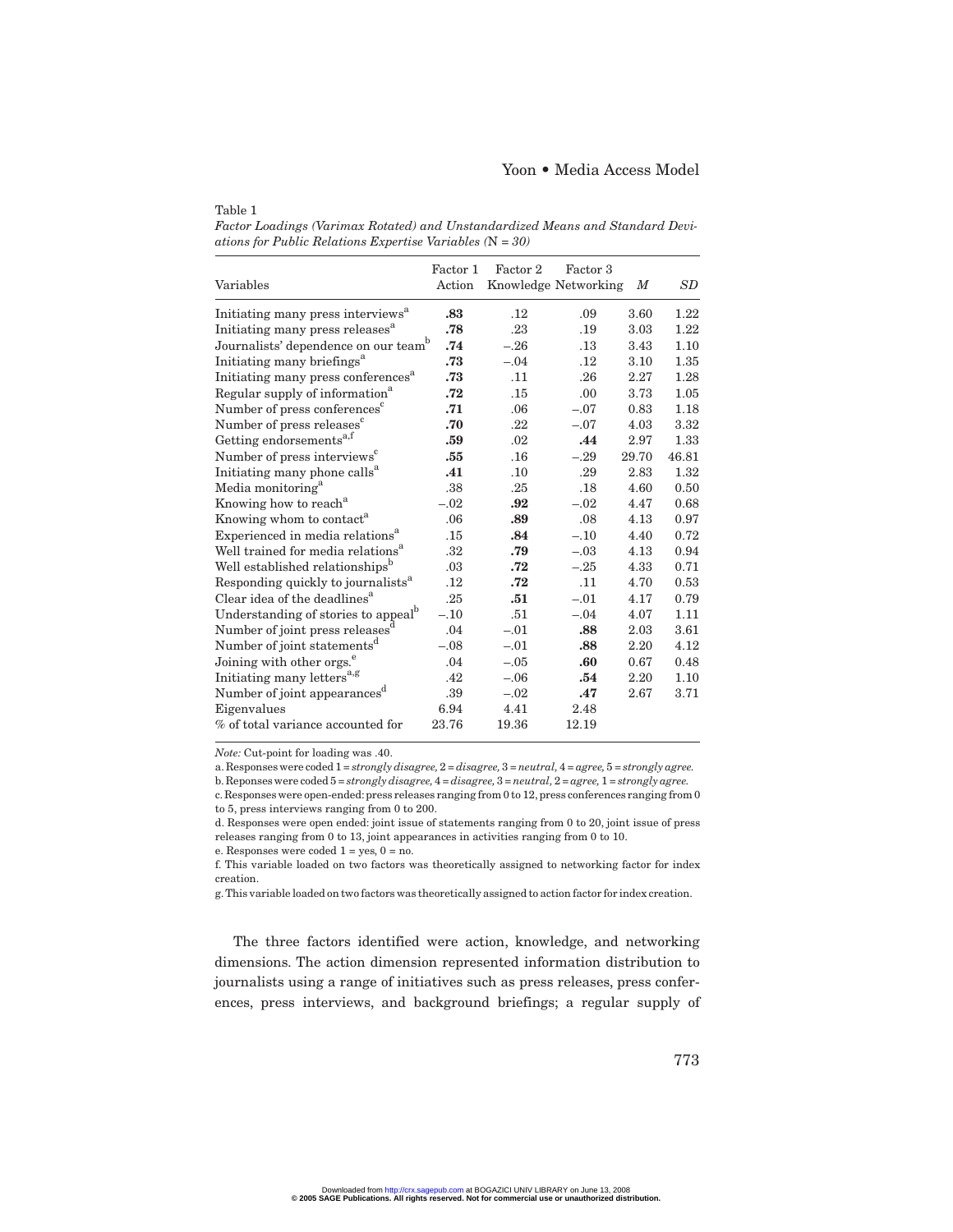information to journalists; and journalists' dependence on the organizations for news. The knowledge dimension represented understanding of which journalists to contact and how to reach them, understanding of the media deadlines and what kind of stories would appeal to target journalists, understanding of the importance of a quick response to their requests and inquiries, experience and training in media relations, and well-established relationships with journalists. The networking dimension involved making alliances with other organizations and getting endorsements from them to achieve common goals and joint efforts to provide information subsidies via a range of initiatives. This dimension was originally conceptualized as a broader "strategy" dimension that included a networking element; however, the factor analysis clearly showed "networking"with other organizations as a separate factor. Thus, in the discussions to follow, *networking* is used instead of *strategy* as a dimension.

Variance accounted for by the factors was (a) action: 23.76%, (b) knowledge: 19.36%, and (c) networking: 12.19%. The total variance accounted for was 55.31%.Cronbach's alpha was .89 for action and knowledge items and .80 for the networking items. As these showed a high reliability, additive indices were constructed. Pearson correlation tests on the indices showed the dimensions were independent of each other and, therefore, represented different aspects of PR expertise.<sup>6</sup> Finally, an organization's PR expertise score was computed by adding the action, knowledge, and networking scores.

#### Survey 2

#### *Procedure*

Legitimacy of organizations was measured by interviewing journalists from daily newspapers and news magazines. The current study included only the editors and reporters who covered medical, science, or health news because they were more likely to have direct experiences with the organizations being studied and were also more likely to have actually written about them. As newspapers with smaller circulations may not have journalists who specifically cover medical and science stories because of the cost constraint, newspapers with a circulation of more than 50,000 were selected (Nelkin, 1995).

After excluding foreign language dailies, duplicate names, and newspapers without relevant journalists, *Bacon's Newspaper Directory* (2003 edition) identified 215 newspapers in the United States. Examinations of the Web sites and subsequent phone calls confirmed that 443 journalists in the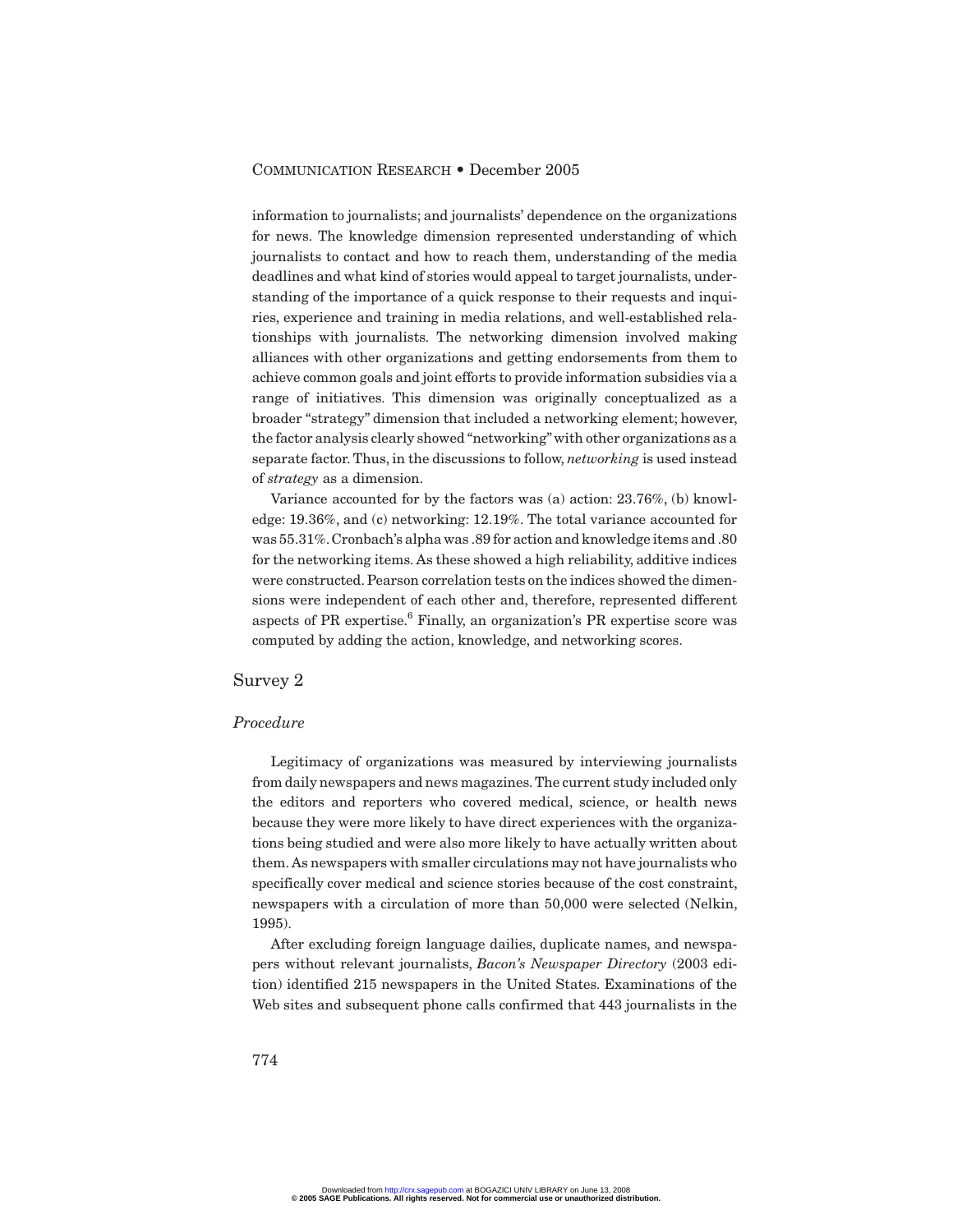directory were still working for respective newspapers. In addition, the same procedure using *Bacon's Magazine Directory* (2003 edition) identified 18 journalists from the top three news magazines—*Time*, *Newsweek*, and *U.S. News & World Report*. This yielded a purposive sample of 461 journalists.

The journalists were asked to rate the organizations that participated in the first survey on 20 statements, which are thought to measure five dimensions of legitimacy.<sup>7</sup> This became a concern when as many as 30 organizations responded to the initial survey. Pretests showed that if journalists were asked to rate all the organizations, the survey questionnaire would become too long and thus was likely to discourage journalists from participating in the survey.

To handle this potential problem, the organizations and journalists were randomly assigned to four groups; that is, Journalist Group 1 (115 journalists) was asked to rate Organization Group 1 (8 organizations). Journalist Group 2 (109 journalists) was asked to rate Organization Group 2 (8 organizations). Journalist Group 3 (116 journalists) was asked to rate Organization Group 3 (7 organizations), and Journalist Group 4 (121 journalists) to rate Organization Group 4 (7 organizations).

The survey questionnaire adapted 10 statements from Shoemaker's (1982a) study of political groups and three statements from Elsbach's (1994) study of organizational legitimacy, into legality, evaluation, viability, and stability dimensions. In addition, three new statements were developed to fully tap the dimensions. For the credibility dimension, an index refined by Meyer (1988) was used. Although the index originated from media credibility studies, recently it has performed well measuring the credibility of nonmedia organizations (Flynn, 2002; McComas & Trumbo, 2001). To be consistent with other dimensions, one item from the credibility index was dropped.

The initial survey distribution used e-mails, soliciting journalists to the Web sites featuring the survey questionnaires. Follow-ups used two waves of mailings and one wave of phone calls.

#### *Results and Analysis*

The survey elicited 129 usable responses, or a response rate of 28%. Of the respondents, 124 were newspaper journalists representing 98 newspapers, and 5 were news magazine journalists representing 3 news magazines. The survey returns represented the sampling frame of newspapers medical, health, or science journalists relatively well on newspaper circulation.<sup>8</sup> Whereas Journalist Groups 2 and 4 had the same response rates as the overall response rate (28%), Journalist Group 1 yielded slightly higher questionnaire returns (35%). Journalist Group 3 produced lower returns (22%).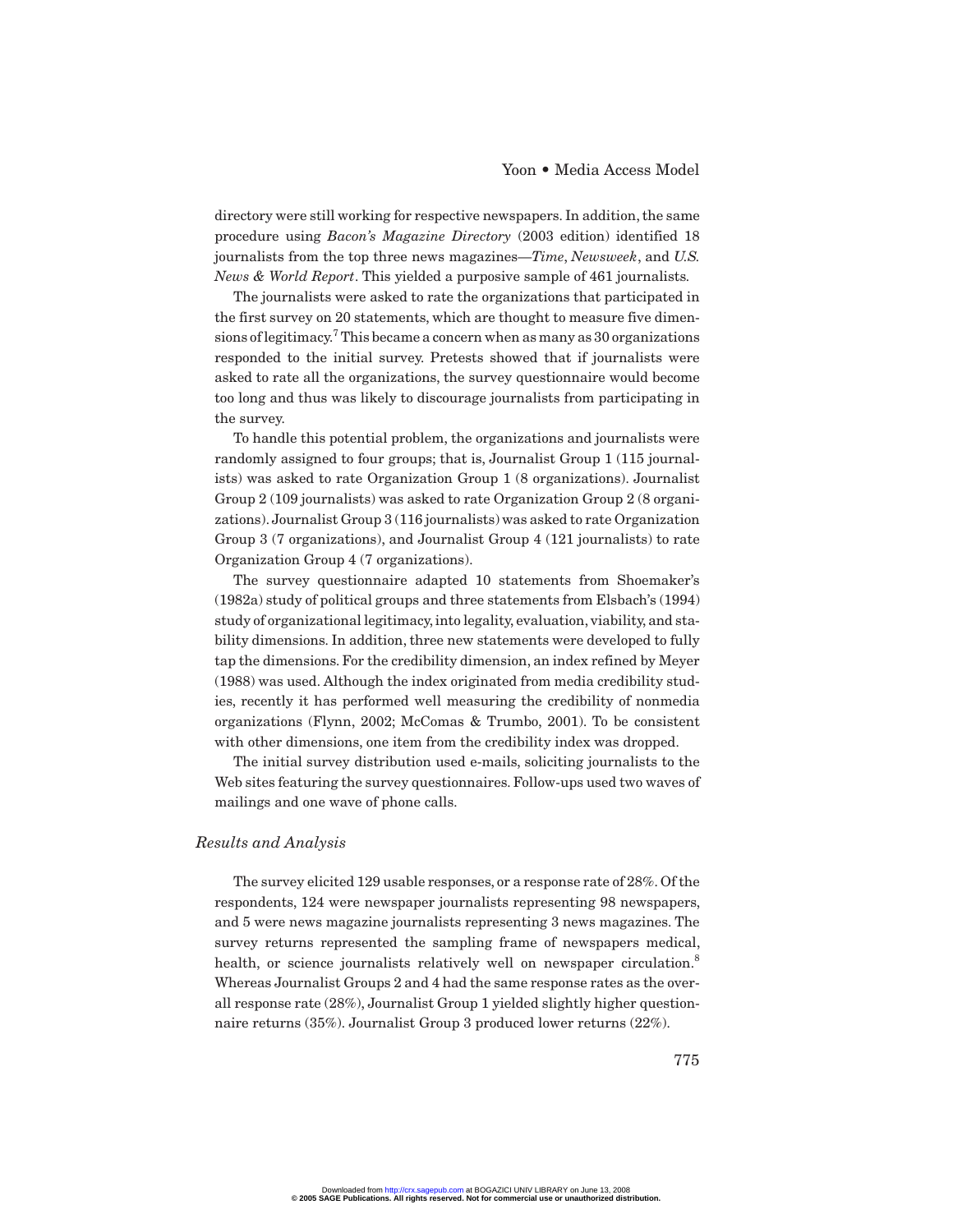Overall, journalists who returned the questionnaire have worked at their current publications for about 13 years and covered medical, health, or the science field for about 10 years. They wrote or covered stories about stem cell and/or cloning not often (*M* = 2.31,*SD* = 1.38, measured on a scale from 1 [*not at all*] to 5 [*very often*]). A series of one-way ANOVAs<sup>9</sup> revealed that there were no significant differences among the four groups in these employment and experience variables, indicating that the four groups were fairly homogeneous.

Not all journalists were familiar with all the organizations in their group. Each journalist rated a different number of organizations. Some rated only one and others up to eight. As a result, there was some gap among organizations in terms of the number of ratings they received from the journalists.The highest was 29 and the lowest 8. In general, government agencies received ratings from the most journalists.This was somewhat expected as journalists should be, to an extent, familiar with the government agencies that oversee the respective fields in the United States. They at least might have heard the names of the agencies. Three advocacy groups, two corporations, and two notfor-profit research institutes received ratings from fewer than 10 journalists. Many journalists marked "don't know this organization" in the questionnaires for these organizations.

The ratings each organization received on each variable were aggregated and averaged before statistical analyses, as the unit of analysis for the current study was the organization.

Table 2 shows the means and standard deviations for the legitimacy variables and illustrates the result of a factor analysis (varimax rotation) performed on the 20 legitimacy measures. Although the proposed theory predicted five factors, the factor analysis identified two factors. Most of the variables expected to respectively fall under evaluation, credibility, and legality dimensions loaded on a factor together. Most of the variables expected to respectively fall under viability and stability dimensions loaded on another factor together.

The two factors identified were attitude and viability (internal and external) dimensions. The attitude dimension represented the respondents' feelings about an organization such as respecting, agreeing with, confidence in, and estimation of social value. It also involves judgment of the organization's authority in the field, of its means used to achieve its goals, and of the credibility of the information it provides. The viability dimension represented the organization's internal and external capability and resources necessary to achieve its goals. Internal viability involved the consistency of the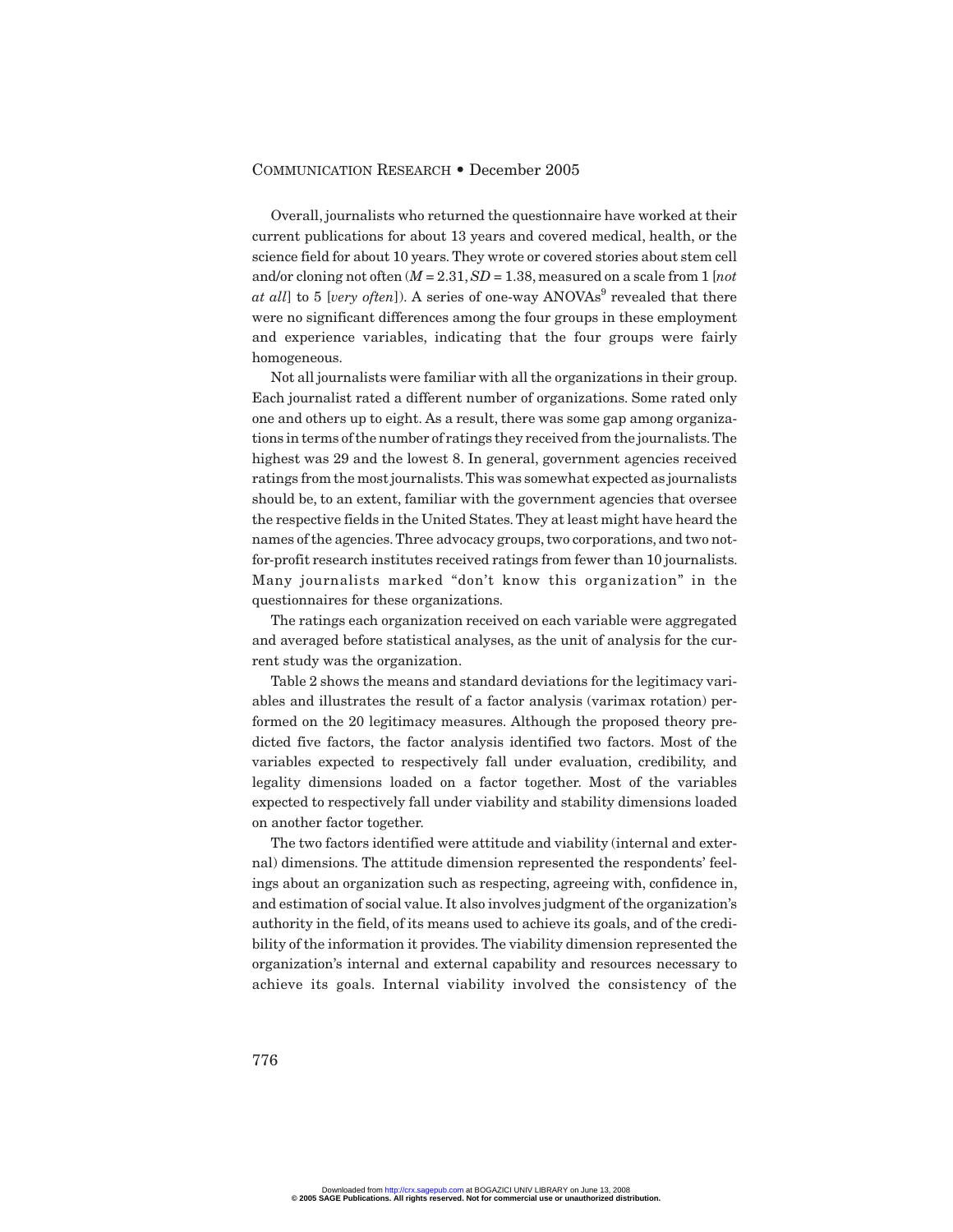| Variables                                 | Factor 1<br>Attitude | Factor 2<br>Viability | M    | SD   |
|-------------------------------------------|----------------------|-----------------------|------|------|
| $\operatorname{Trust}^{\operatorname{a}}$ | .95                  | .24                   | 3.49 | 0.77 |
| Agreeing <sup>b</sup>                     | .95                  | .06                   | 3.25 | 0.47 |
| Fairness <sup>a</sup>                     | .95                  | .19                   | 3.26 | 0.57 |
| Accuracy <sup>a</sup>                     | .94                  | .16                   | 3.53 | 0.66 |
| Authority <sup>c</sup>                    | .94                  | .17                   | 3.61 | 0.77 |
| Expertise <sup>c</sup>                    | .93                  | $.12\,$               | 3.72 | 0.69 |
| Respecting <sup>c</sup>                   | .93                  | .27                   | 3.34 | 0.66 |
| Bias <sup>a</sup>                         | .92                  | .13                   | 2.70 | 0.73 |
| Confidence <sup>c</sup>                   | .90                  | .15                   | 3.02 | 0.61 |
| Using reasonable means <sup>b</sup>       | .88                  | .26                   | 3.14 | 0.62 |
| Value to the debate <sup>b</sup>          | .81                  | $-.01$                | 3.78 | 0.51 |
| Working within the law <sup>c,d</sup>     | .75                  | .54                   | 3.78 | 0.51 |
| Existing for long <sup>b,d</sup>          | .72                  | .49                   | 3.83 | 0.56 |
| Capability for alliances <sup>b,d</sup>   | .66                  | .47                   | 3.44 | 0.38 |
| Workers' loyalty <sup>c</sup>             | .54                  | .34                   | 3.25 | 0.20 |
| Political influence <sup>c</sup>          | .01                  | .85                   | 3.25 | 0.63 |
| Sufficient money <sup>b</sup>             | .09                  | .78                   | 3.40 | 0.36 |
| One voice by workers <sup>c</sup>         | .01                  | .65                   | 3.01 | 0.29 |
| Right to exist <sup>c,d</sup>             | .51                  | .53                   | 4.19 | 0.40 |
| Sameness of policies <sup>b</sup>         | .38                  | .43                   | 3.28 | 0.26 |
| Eigenvalues                               | 11.5                 | 3.4                   |      |      |
| % of total variance accounted for         | 57.3                 | 17.2                  |      |      |

Table 2 *Factor Loadings (Varimax Rotated) and Means and Standard Deviations for Legitimacy Variables (*N *= 30)*

*Note:* Cut-point for loading was .40.

a. Bipolar scales ranging from 1 (*negative*) to 5 (*positive*) were used.

b. Responses were coded 5 = *strongly disagree,*4 = *disagree,* 3 = *neutral,*2 = *agree,* 1 = *strongly agree.* c. Reponses were coded 1 = *strongly disagree,*2 = *disagree,* 3 = *neutral,*4 = *agree,*5 = *strongly agree.* d. These variables loaded on both factors were theoretically assigned to the viability factor for index creation.

organization's policies over time, its ability to endure over time, its financial security,and the sameness of its workers' voices.External viability concerned the organization's political influence, its ability to find allies among diverse groups, its compliance with the rules of the society, and its right to exist.

Variance accounted for by the factors was (a) attitude: 57.3% and (b) viability: 17.2%. The total variance accounted for was 74.4%. The Cronbach's alpha was .98 for the attitude items and .86 for the viability items. A Pearson correlation test on the constructed indices  $(r = -.06)$  showed the two dimensions were independent of each other and, therefore, represented different aspects of legitimacy.<sup>10</sup> By adding the attitude and viability scores, an organization's legitimacy score was computed.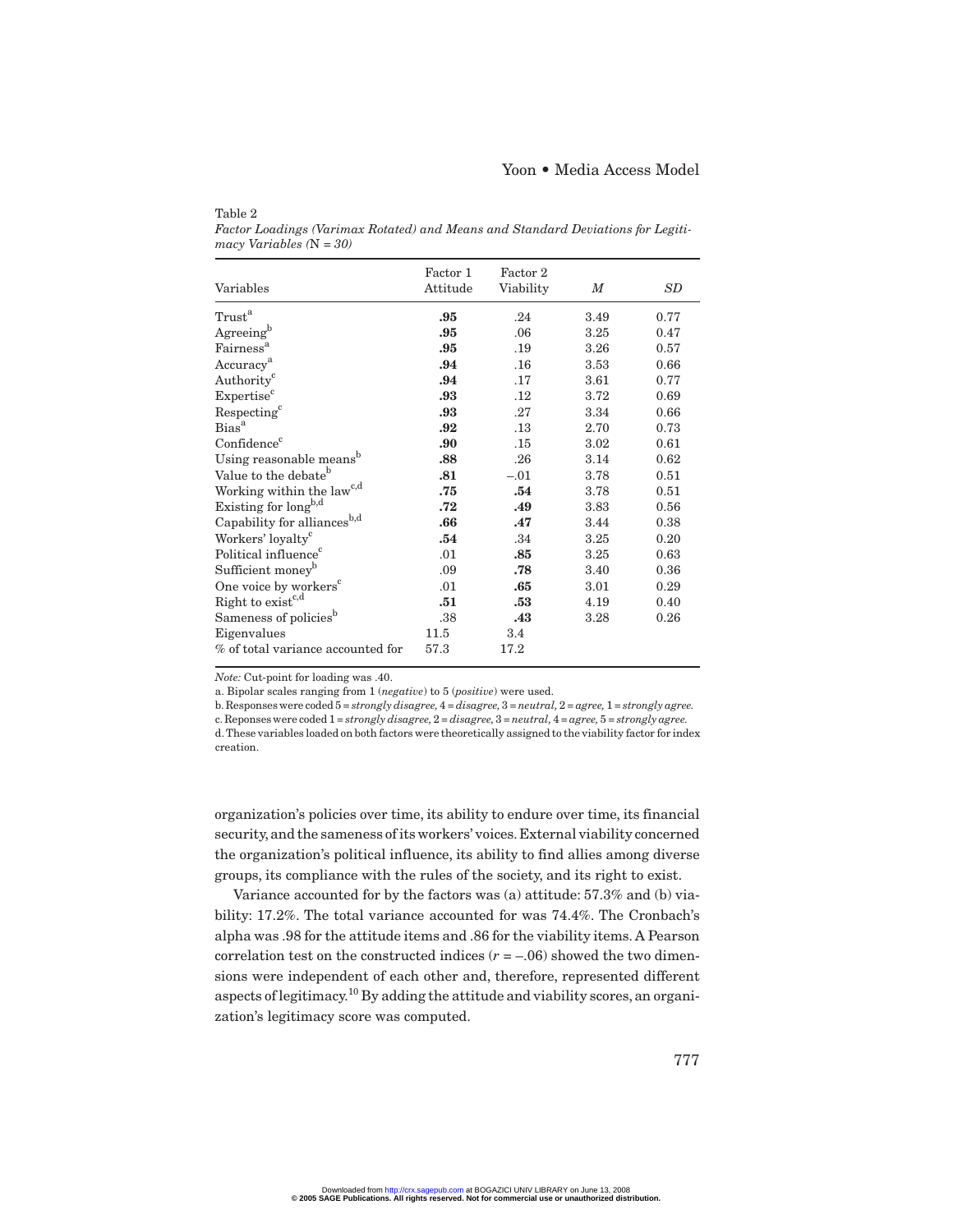#### Content Analysis

#### *Procedure*

Media access was measured through a content analysis of daily newspaper and weekly news magazine articles about the 30 organizations. A Lexis-Nexis Academic database and ABI/Inform Global database search<sup>11</sup> using the phrases *stem cell OR cloning AND [the name of each organization]* produced a sampling frame for each of the organizations for the year 2002. The sampling frame included editorials and letters to the editor as they were believed to reflect organizations' media access. The same articles in different newspapers were treated as separate articles because although they carried the same content, the respective publications must exercise their own gatekeeping in publishing the article.

The search identified 1,705 articles. Systematic sampling was used for organizations that received coverage of more than 50 articles. All of the articles for an organization were numbered and sampled according to a sampling interval until 50 articles were selected. Organizations that received fewer than 50 articles were able to keep all the articles for analyses. The final sample was 883. On average, government agencies received more coverage than any other types of organizations, whereas advocacy groups received the least coverage. It is not surprising to note, this is somewhat consistent with the number of ratings each organization received from journalists. Journalists did not know, or at least were unfamiliar with, some of the organizations; therefore, those organizations got less coverage and fewer ratings in the legitimacy survey.

Media access was measured through three dimensions—prominence, dominance, and valence. Prominence represents the extent of media exposure, and many researchers believe it is a basic measure of media access (Barker-Plummer, 2002; Sheafer, 2001; Stempel & Culbertson, 1984). Indicators of prominence included the number of mentions; $12$  the number of sen $tences;$ <sup>13</sup> and the number of articles.<sup>14</sup>

Indicators of dominance included position within the article, direct quote tendency, and regular coverage. Position was coded as the organization being discussed throughout the article (3 points), only in the first one half of the article (2 points), or only in the last one half of the article (1 point) (Shoemaker, 1982b). The direct quote tendency was coded as the number of direct quotations from the organization (range was from zero to infinity; Stempel & Culbertson, 1984; see also A. Hansen, 1993). Regular coverage was coded as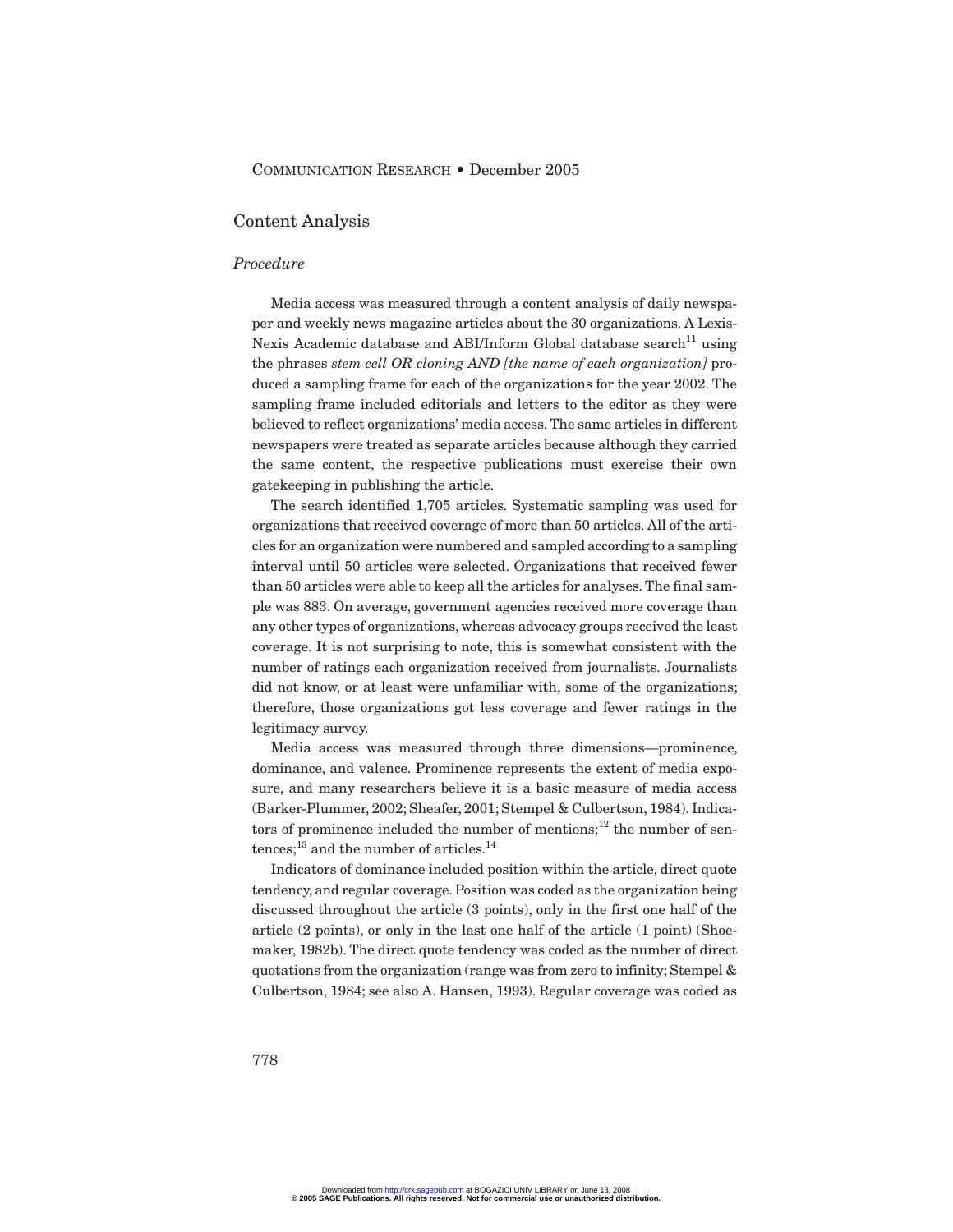the number of months in a year the organization received media coverage (range was from 1 to 12).

Valence was the nature of the reference to the organization. A 3-point system was used to code each sentence that was devoted to an organization. A sentence that discussed the organization in positive valence received 3 points, neutral valence 2 points, or negative valence 1 point.<sup>15</sup>

The researcher and a trained second coder conducted pretests until the agreement between the coders was satisfactory,each time analyzing five articles that were not included in the final sample according to coding instructions. When the pretests were satisfactory, the coders randomly selected and analyzed 10% of the sample. The intercoder reliability using Holsti's coefficient of reliability (CR) and Scott's pi produced sufficiently high scores for reliability.<sup>16</sup> The researcher proceeded to code the remaining units using the same definitions and techniques.

Although a total of 883 newspaper and news magazine articles were coded for the current study, the data were aggregated and averaged for each organization before further analyses, as the unit of analysis for the current study was the organization.

#### *Results and Analysis*

Table 3 shows the means and standard deviations for the media access variables. A reliability test on three prominence variables yielded an unsatisfactory Cronbach's alpha of .58. When the total number of articles variable was dropped, the alpha became .94. Thus, number of mentions and number of sentences devoted to an organization were added to construct a prominence index after being standardized. The total number of articles variable was used separately in hypothesis tests.

A reliability test of the dominance variables demonstrated that these three variables might be measuring different things (Cronbach's alpha  $=$  -.32). Unable to create a dominance index, these variables were used on their own.

#### Testing the Model

Two surveys and a content analysis generated organizations' PR expertise scores (action, knowledge, and networking), legitimacy scores (attitude and viability), and media access scores (prominence, total number of articles, position, direct quote tendency, regular coverage, and valence). The following hypothesis tests used these scores.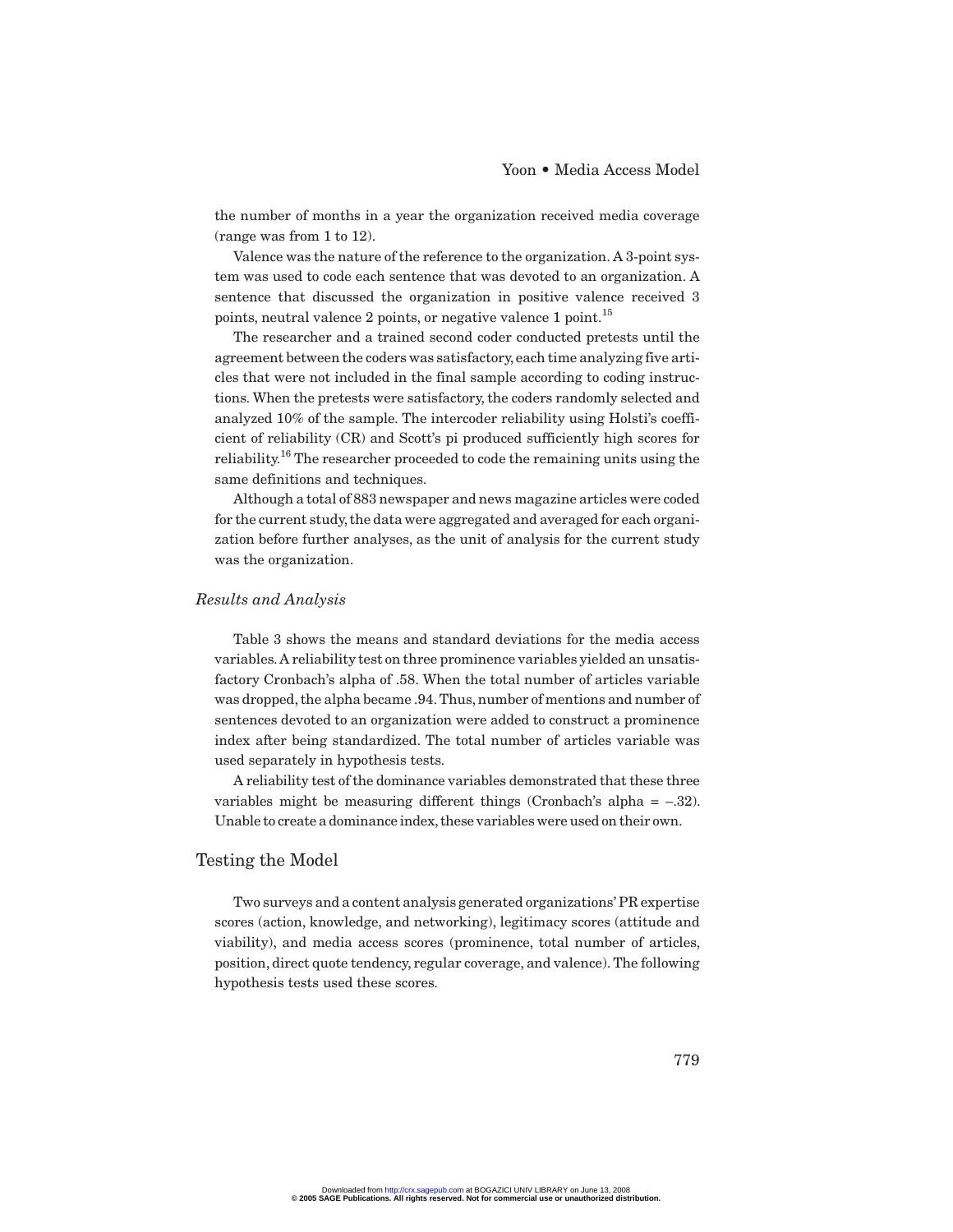Table 3 *Unstandardized Means and Standard Deviations for Media Access Variables (*N *= 30)*

| Variables                                                               | M     | SD    |
|-------------------------------------------------------------------------|-------|-------|
| Number of mentions per article <sup>a</sup>                             | 6.48  | 6.03  |
| Number of sentences devoted to an organization per article <sup>a</sup> | 5.93  | 5.28  |
| Total number of articles per organization <sup>a</sup>                  | 56.80 | 62.37 |
| Position within the article (position) <sup>b</sup>                     | 2.00  | 0.40  |
| Direct quote tendency per article (direct quote tendency) <sup>a</sup>  | 1.89  | 2.75  |
| Regular coverage <sup>c</sup>                                           | 7.30  | 3.36  |
| Valence per sentence $(\text{valence})^d$                               | 2.12  | 0.20  |

*Note:* a. These variables were coded from zero to infinity.

b. Position was coded 3 = discussed throughout the article, 2 = discussed only in the first half of the article, 1 = discussed only in the second half of the article.

c. Regular coverage was coded from 1 to 12.

d. Valence was coded 3 = positive, 2 = neutral, 1 = negative.

Table 4 *Pearson Correlation Coefficients for Legitimacy Indices and Media Access Indicators (*N *= 30)*

|                                         | Attitude | Viability | Legitimacy<br>$(A$ ttitude +<br>Viability) |
|-----------------------------------------|----------|-----------|--------------------------------------------|
| Prominence $(P)$ (Number of mentions +  |          |           |                                            |
| number of sentences)                    | $-.22$   | $-.09$    | $-.23$                                     |
| Total number of articles (T)            | .09      | $-.11$    | .01                                        |
| Position (PO)                           | $-.14$   | $-.10$    | $-.18$                                     |
| Direct quote tendency $(D)$             | $-.13$   | .08       | $-.06$                                     |
| Regular coverage $(R)$                  | .33      | .15       | $.37*$                                     |
| Valence $(V)$                           | .36      | .24       | $.45*$                                     |
| Media access $(P + T + PO + D + R + V)$ | .03      | .03       | .04                                        |

*Note: p* < .05.

#### *Hypothesis Tests*

Hypothesis 1 posited that a source's legitimacy, as perceived by journalists, will have a positive impact on its media access. Specifically, the hypothesis predicted a positive impact of legitimacy on prominence (Hypothesis 1a), dominance (Hypothesis 1b), and valence (Hypothesis 1c) of the media coverage. The data, shown in Table 4, did not support Hypothesis 1a. Legitimacy and its dimensions showed no statistically significant relationships with prominence and total number of articles. However, partial support was found for Hypothesis 1b. Legitimacy was significantly related to regular coverage.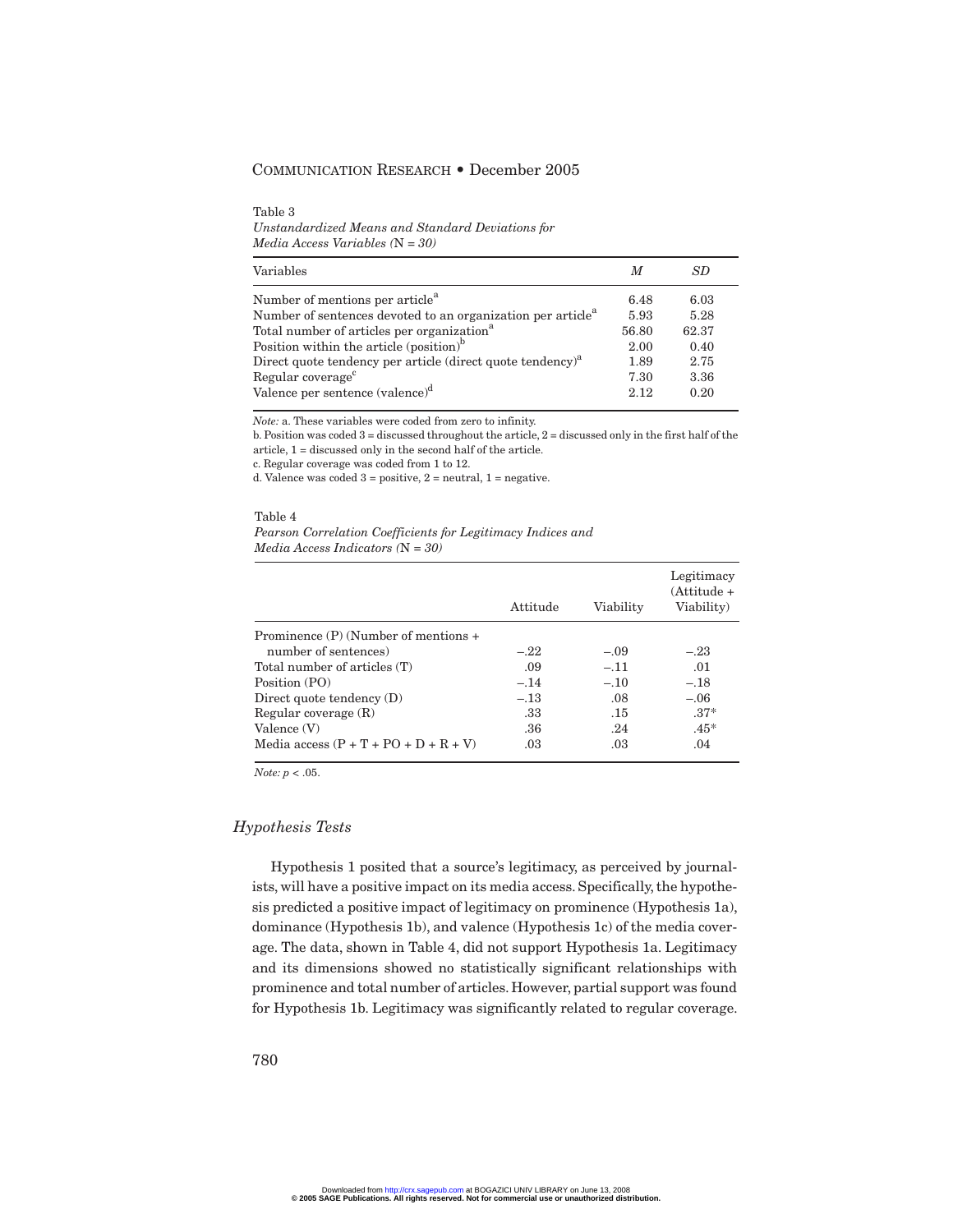|                              | Action<br>(A) | (K)    | Knowledge Networking<br>(N) | <b>Public Relations</b><br>Expertise<br>$(A + K + N)$ |
|------------------------------|---------------|--------|-----------------------------|-------------------------------------------------------|
| Prominence (P)               | .16           | $-.01$ | $-.30$                      | .02                                                   |
| Total number of articles (T) | .29           | .11    | $-.14$                      | .19                                                   |
| Position (PO)                | .15           | $-.06$ | $-.24$                      | $-.04$                                                |
| Direct quote tendency $(D)$  | .18           | .01    | $-.15$                      | .06                                                   |
| Regular coverage $(R)$       | $-.01$        | .04    | $-.10$                      | $-.02$                                                |
| Valence $(V)$                | $-.30$        | $-.09$ | .31                         | $-.12$                                                |
| Media access                 |               |        |                             |                                                       |
| $(P + T + PO + D + R + V)$   | .18           | .00    | $-.25$                      | .01                                                   |

*Pearson Correlation Coefficients for Public Relations Expertise Indices and Media Access Indicators (*N *= 30)*

Table 5

In other words, the more that the organizations were viewed as legitimate by journalists, the more consistently throughout the year (more months of a year) they received coverage.Legitimacy accounted for 13% of the variance in organizations' regular coverage (not shown in table). Support also was found for Hypothesis 1c:Legitimacy was positively related to valence.This suggests the more that organizations were assessed as legitimate by journalists, the more positively they were portrayed in news coverage. Legitimacy accounted for 20% of the variance in the valence of organizations' coverage (not shown in table). Overall, Hypothesis 1 was partially supported.

Hypothesis 2 stated that a source's PR expertise will have a positive impact on its media access, specifically its prominence (Hypothesis 2a), dominance (Hypothesis 2b), and valence (Hypothesis 2c) of media coverage. The data showed no support for these hypotheses (Table 5). None of the PR expertise dimensions significantly correlated with media access indicators.

Hypothesis 3 posited that overall, legitimacy perceived by journalists will have more of a positive impact than PR expertise on media access. Hypothesis 3a, Hypothesis 3b, and Hypothesis 3c expected that legitimacy will have more of a positive impact than PR expertise on prominence, dominance, and valence of media coverage respectively.

Whereas the results of Hypothesis 1 and 2 make it evident that legitimacy will have more of a relationship with media access than PR, multiple regression analysis (table not shown) validated no support for Hypothesis 3a, a partial support for Hypothesis 3b (regular coverage), and a support for Hypothesis 3c. This confirms that an organization's legitimacy is a better predictor than its PR expertise on its regular media coverage throughout the year and its positive portrayal in the media.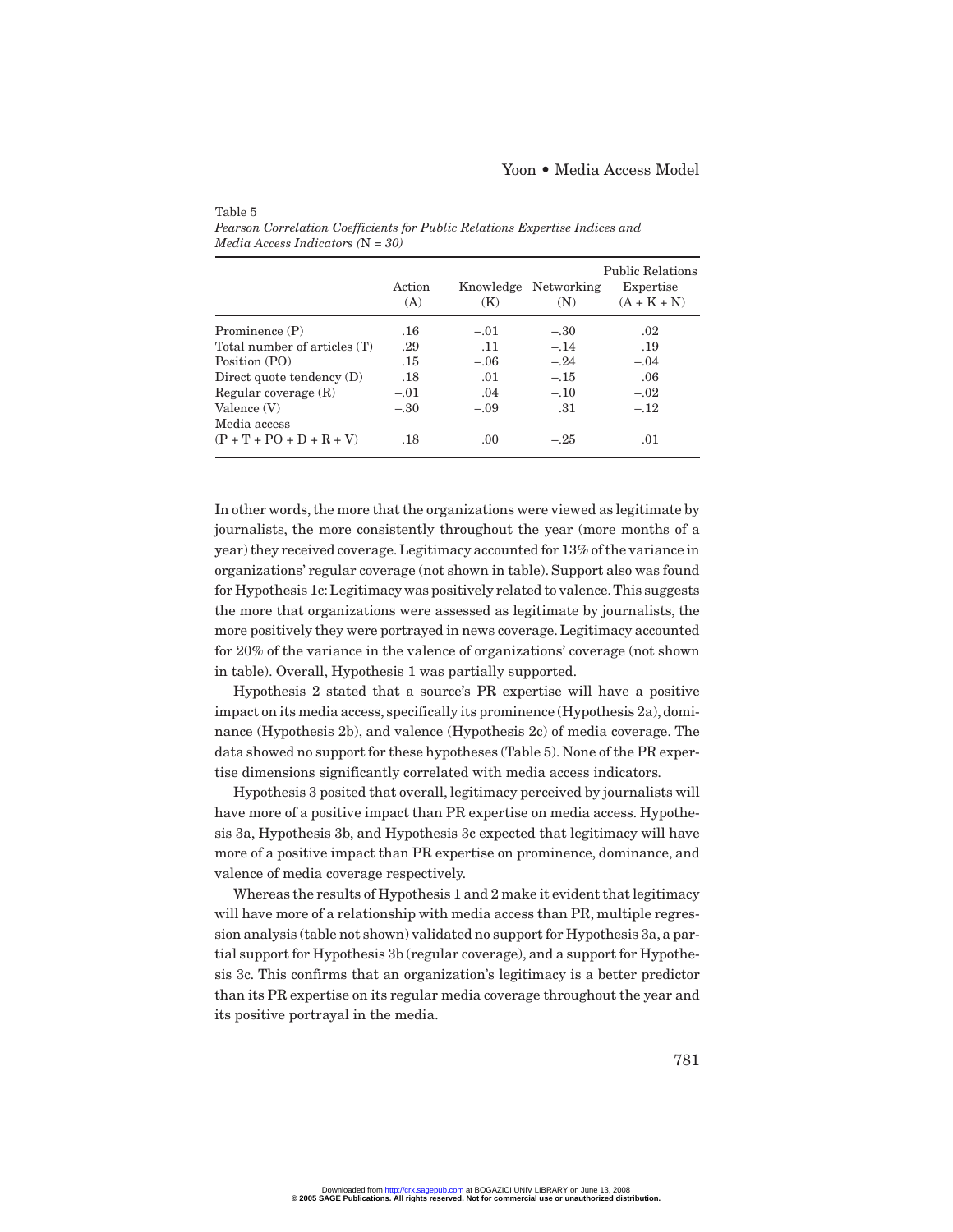|                                                          | Attitude |        | Legitimacy<br>Viability (Attitude + Viability) |
|----------------------------------------------------------|----------|--------|------------------------------------------------|
| Action                                                   | $-.15$   | .02    | $-.11$                                         |
| Knowledge                                                | $.44*$   | $-.07$ | .31                                            |
| Networking                                               | .01      | .23    | .15                                            |
| PR expertise                                             |          |        |                                                |
| $(\text{action} + \text{knowledge} + \text{networking})$ | .19      | .06    | .19                                            |

Table 6

*Pearson Correlation Coefficients for Dimensions of Legitimacy and Public Relations Expertise (*N *= 30)*

*Note: p* < .05.

Hypothesis 4 stated that PR expertise would positively affect legitimacy. The knowledge dimension of PR expertise showed a significant positive relationship with the attitude dimension of legitimacy (Table 6). In other words, the more knowledgeable organizational sources were of journalists' newsgathering practices and routines, the more favorably they were perceived by journalists. The knowledge dimension accounted for 19% of the variance in journalists' attitude toward sources (not shown in table). However, no other PR dimensions were significantly related to legitimacy dimensions. Therefore, Hypothesis 4 was partially supported.

Post hoc analyses were conducted using the content analysis sample (560 articles) of only the news organizations whose journalists returned the questionnaire in the survey.The data generated media access scores similar to the original scores except for the total number of articles,whose mean in this new data was  $18.67(SD = 11.97)$  compared to the mean of  $56.80(SD = 62.37)$  in the original data. Hypothesis tests using these new scores yielded the same results as did the initial hypothesis tests, producing almost identical correlation coefficients in most analyses. It is noteworthy that the majority (63%) of the national sample of news stories came from the news publications whose journalists participated in the survey. This indicates that some news publications and their journalists may have paid more attention to the stem cell and/ or cloning issue in the first place, thereby more actively writing about it and participating in the survey.

#### *Media Access Model*

The hypothesis tests revealed the relationships among legitimacy, PR expertise, and media access as somewhat different from the proposed model (Figure 2).Public relations expertise of organizational sources did not exhibit a relationship with the media access of those sources; that is, sources'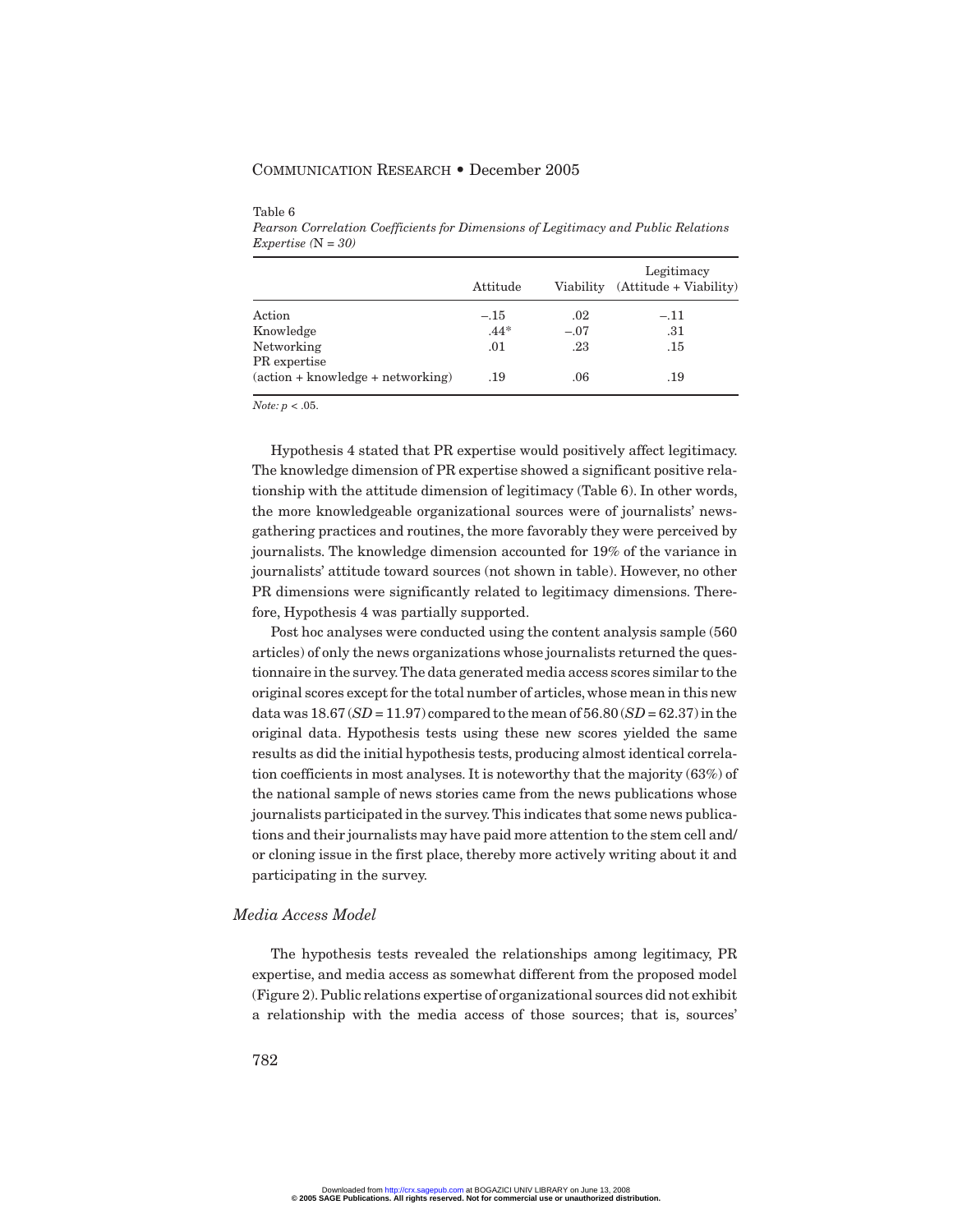Yoon • Media Access Model



Note: The numbers next to arrows are correlation coefficients.

#### **Figure 2. Model of Media Access (Revised)**

*Note*: The numbers next to arrows are correlation coefficients.

understanding of how journalists operate, their providing information subsidies to journalists, and their networking with other organizations with similar goals, affected neither the quantity nor the quality of their media coverage. Public relations expertise of sources, however, had some impact on legitimacy: The more knowledge and experience the sources had in terms of journalists' news-gathering practices and routines, the more favorably the sources were perceived by journalists.

The hypothesis tests also disclosed that journalists' perceptions of sources' legitimacy had some impact on media access of those sources. Sources perceived as being more legitimate were treated more positively and written about more regularly.

It should be noted that in the newly revised media access model, the influence of PR on sources' media access is via journalists' perceptions of the sources. In other words, journalists' perceptions of the sources' legitimacy operate as an intervening variable between PR expertise and media access of sources.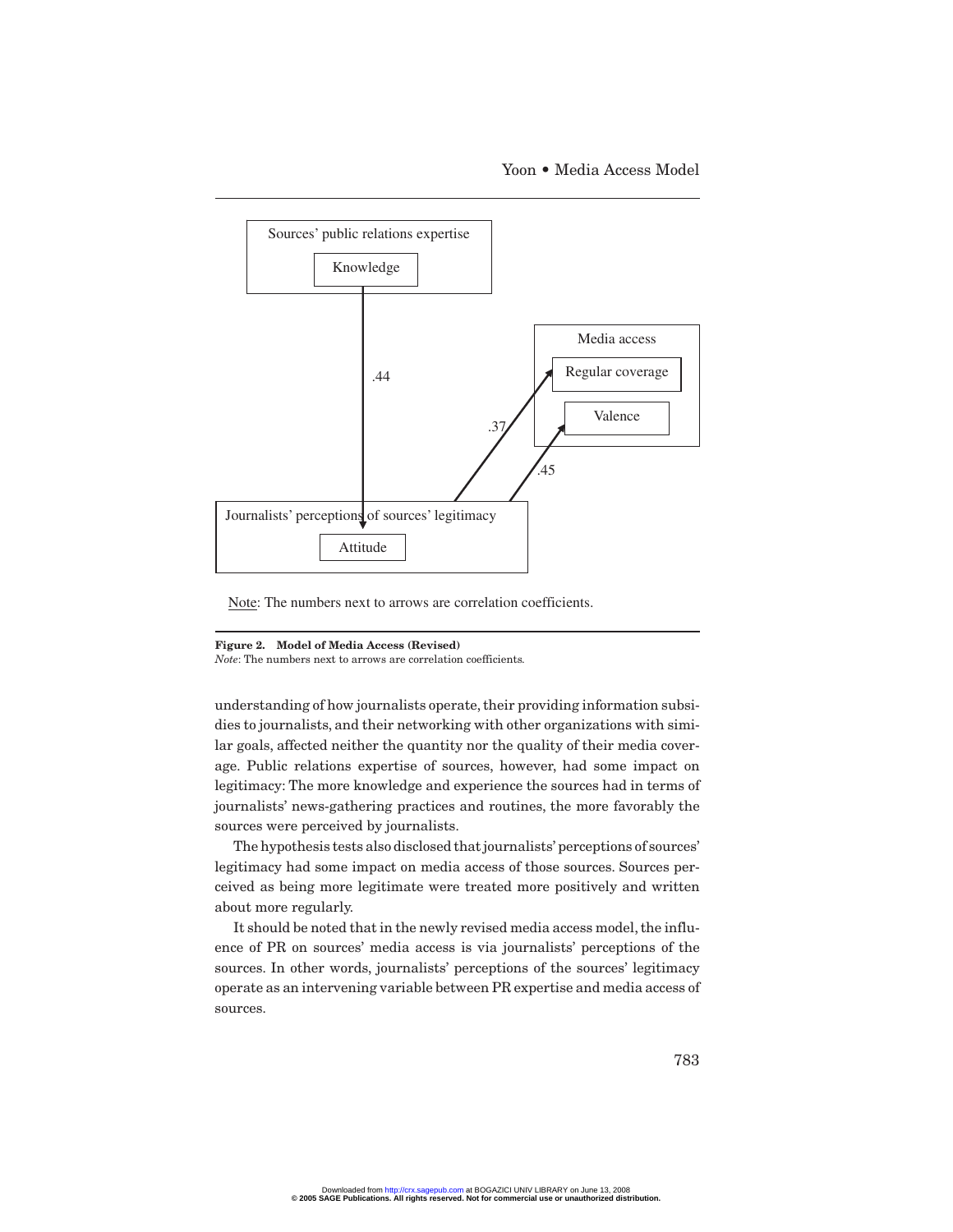#### Discussion

The current study compared survey data of organizations and journalists with coverage of the stem cell and/or cloning debate to identify the predictors of media access.Results provide empirical evidence of an association between news sources' legitimacy and their media access. News sources perceived by journalists as being more legitimate tend to receive news coverage throughout the year, perhaps because journalists regularly seek information and opinions from those sources and routinely include them in their stories. Therefore, as previous studies (Kielbowicz & Scherer, 1986; Roshco, 1975) suggest, those sources' access to news making becomes consistent, whereas the coverage of less legitimate sources may be limited to a few months of the year when they are probably involved in newsworthy events. More legitimate sources also enjoyed more positive coverage. They may not receive more news space than less legitimate sources, as nonsignificant relationships between legitimacy and prominence and total number of articles indicate. Yet when they receive coverage, they are put in a more favorable, positive context, which arguably represents the central meaning of *media access* (Ericson et al., 1989). These are consistent with previous claims that to attract favorable media coverage, sources must be viewed as legitimate by journalists (Anderson, 1993; Berkowitz, 1992; Blumler & Gurevitch, 1995; Danielian, 1992; Goldenberg, 1975).

The lack of a significant relationship between news sources' legitimacy and total number of their news stories and prominence of coverage suggests that legitimacy may not be a good predictor for the amount of news coverage. A post hoc ANOVA test also revealed no significant difference in those variables among low-, medium-, and high-legitimacy organizations. This suggests that journalists may use variables other than legitimacy to determine who and what gets covered. One possible explanation is that even the less legitimate sources may be given chances to tell their sides of the story to fulfill the journalistic requirement for balanced reports. Another explanation is that if news sources are involved in newsworthy events, journalists may not have much choice but to cover their newsworthy activities regardless of sources' perceived legitimacy. The same reasoning may apply to the lack of a significant relationship between sources' legitimacy and their position within articles and their direct quote tendency. Once again, no matter how legitimate the sources were perceived, if they were involved in newsworthy activities, they may appear in the important position and be quoted more within articles.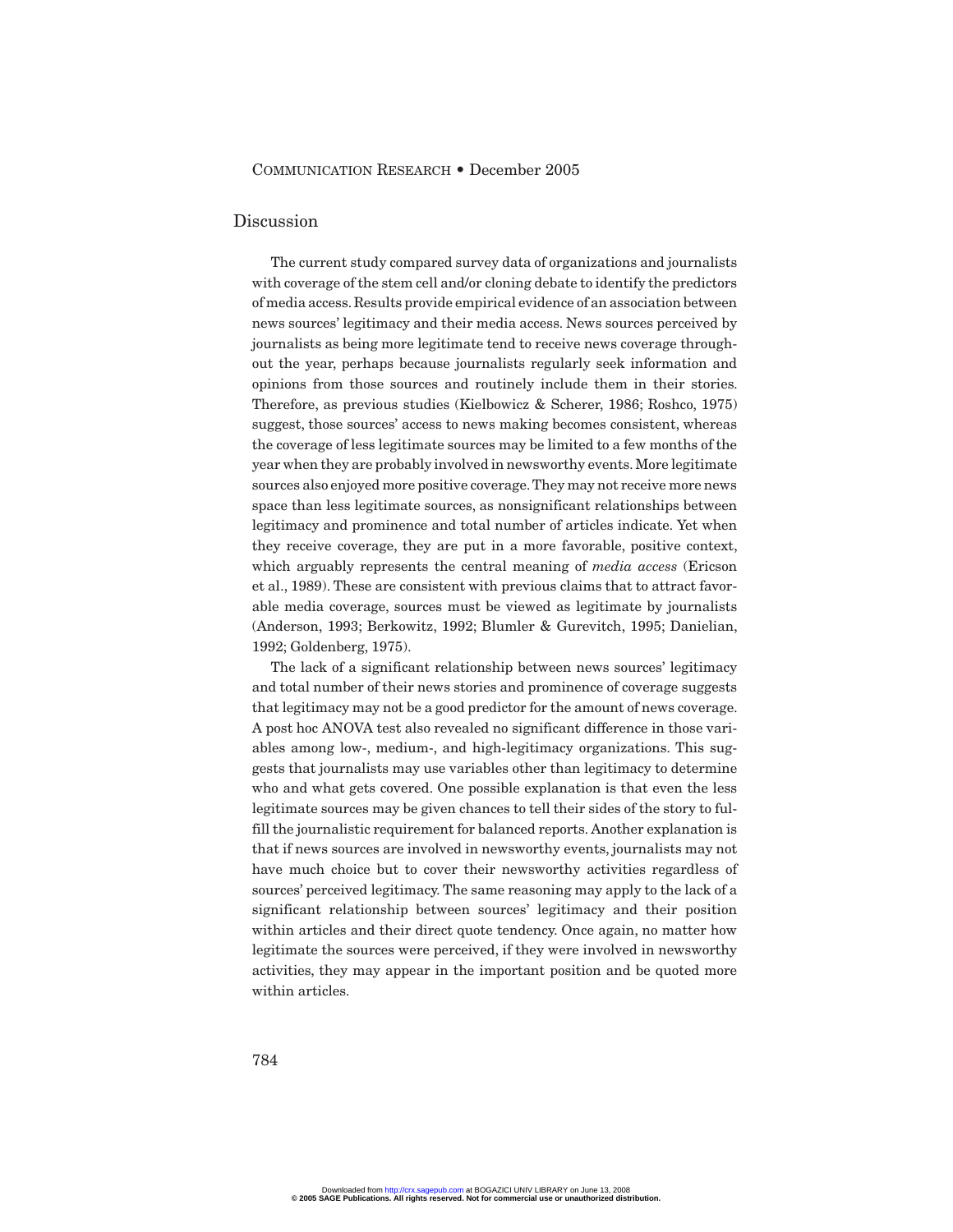The results also surprisingly reveal that no aspect of PR expertise—such as sources' knowledge of journalists' practices and routines, supply of information subsidies, and networking with other organizations—was related to any of the media access indicators. It may be argued that this lack of a relationship is because of the small sample size,given that some of the correlation coefficients were close to a significant level. However, although some of the relationships were in the expected positive direction, others were negative contrary to expectations. Overall, this result somewhat qualifies the suggestions that PR enables sources even without institutional legitimacy to achieve media access (Davis, 2000b; Kielbowicz & Scherer, 1986; Schlesinger, 1990; Shoemaker, 1989).

Yet, at the same time, the current study confirmed a premise of previous studies that PR contributes to accumulating legitimacy for organizational sources (Anderson, 1991; Barker-Plummer, 2002; Davis, 2000a, 2000b; Miller, 1994; Miller & Williams, 1993; Schlesinger, 1990; Schlesinger & Tumber, 1994). Although the previous studies indicate some interest groups accumulate legitimacy by providing a steady supply of information subsidies, the current study suggests knowledge of journalists' practices and routines are the key in legitimacy accumulation.

A central question resulting from the findings of the current study may be why PR is not related to media access. Critics may say the results of the current study are abnormal, as numerous previous studies have consistently demonstrated the link between a source's information subsidies and media coverage (Abbott & Brassfield, 1989; Aronoff, 1976; Berkowitz & Adams, 1990; Curtin, 1999; W. Martin & Singletary, 1981; Morton, 1986; Morton & Ramsey, 1994; Morton & Warren, 1992a, 1992b; Sachsman, 1976; Turk, 1985; Walters & Walters, 1992).

Several explanations are possible. First, the somewhat unique nature of the current study's context may have yielded somewhat unusual results. Or, the findings may just confirm the gatekeeping function of journalists. After all, sources do not have the power to print what they want in the media but need to go through hierarchical levels of gatekeepers before their messages get transmitted via mass media (Shoemaker, 1991; Shoemaker & Reese, 1996). Another explanation concerns the difference in the level of analysis between the current study and the previous studies. Whereas this study investigated PR expertise and media access at the organizational level, most of the previous studies employed microlevel analysis. They used individual releases, stories, or journalists as the unit of analysis. If the current study examined sources' media coverage, for example, in terms of the individual information subsidies, it might have found results similar to the previous studies.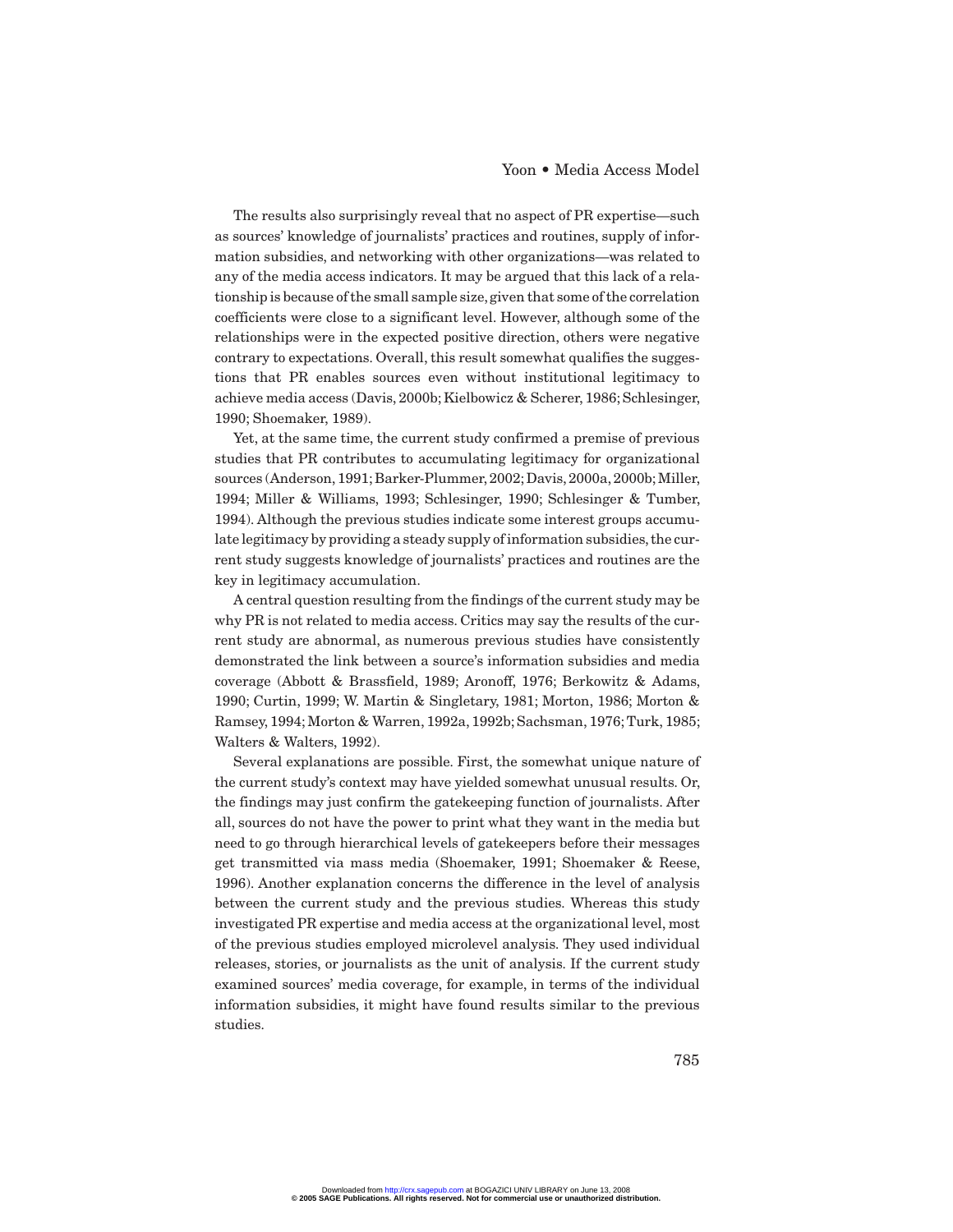This speculation receives some confirmation from Stocking's (1985) study on the effect of sources' PR efforts and prestige on their media visibility. This study performed at the organizational level found a statistically significant relationship between the medical school prestige and media visibility, but no relationship between PR efforts and media visibility. Although more studies are necessary to validate these findings, these suggest that when media access is examined at the organizational level, PR may not have an impact on it.

The current study has practical implications for organizations and their PR specialists. It shows that providing information subsidies should not be their main media strategies, as those actions are unrelated to media access. As Butler (1999) suggested, relying on sending out information subsidies without knowledge of journalists' news-gathering practices may negatively influence journalists' perceptions of the organizations. Thus, PR practitioners should focus more on learning about how the media and journalists operate and use that knowledge to build, change, or maintain journalists' perceptions of their organizations.

The conclusions drawn from the current study are limited by the small sample size of organizational sources. The sample consisted of different categories of organizations, and every effort was made to be as comprehensive as possible. However, it remains merely a purposive sample; and, therefore, the findings should be described as tentative. The low response rate of the journalist survey and the rather particular nature of the current study's context—the stem cell and/or cloning debate—limited external validity of the current study's results. Only replication of the current study in other contexts will determine if the media access model the current study presents is generalizable. Furthermore, although it was practically necessary, the subdivision of the journalist sample into four groups was not ideal. Future studies should attempt to refine a rather bulky legitimacy scale into a reliable, yet economical scale so that the entire journalist sample can evaluate all organizations on the legitimacy statements. Future endeavors also should consider qualitative analyses to shed light on the questions raised by the results of the current study, such as why journalists write about less legitimate sources as much as they write about more legitimate sources.

Overall, the current study introduces a media access model involving legitimacy and PR expertise of organizational sources.It provides a tentative, initial conclusion that legitimacy operates as an intervening variable between PR and media access.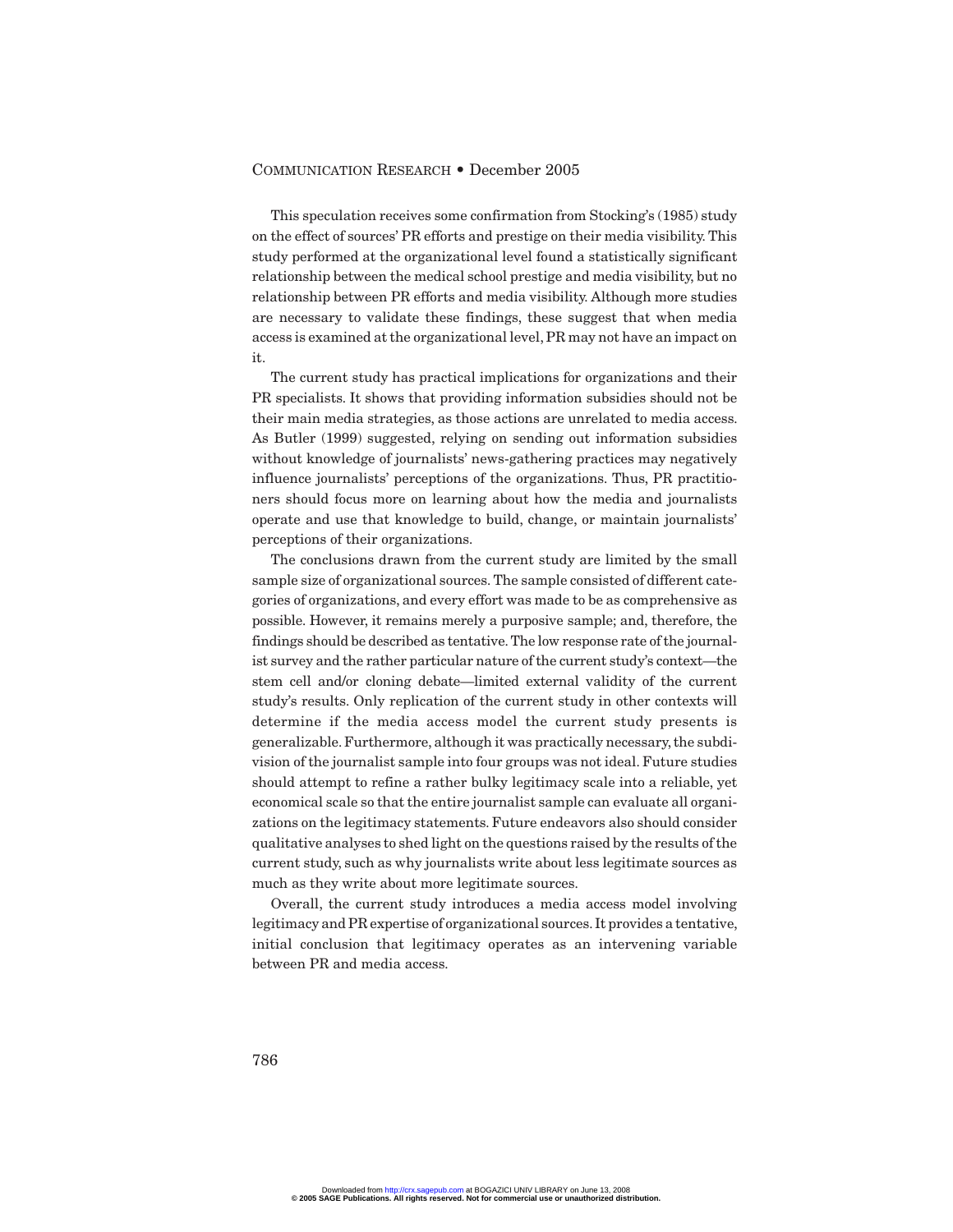#### Notes

1. Although this model presents only one time period, the time sequence may be thought of as continuous, with the media access achieved, in turn, influencing sources' public relations (PR) and journalists' perceptions of sources' legitimacy.

2. This study uses the term *public relations expertise* (or *PR expertise*) instead of *media relations expertise* because *media relations* tends to suggest mainly tactical aspects in building and maintaining relationships with the media. The current study considers an organization's media-related efforts as involving strategic planning as well as tactics.

3. Of the sample, 3 were government agencies, 18 members of Congress, 12 academic stem cell research institutes, 9 professional associations, 23 advocacy organizations and groups (including prochoice and prolife groups as well as religious groups), 8 corporations, and 3 not-for-profit research institutes.

4. For the survey questionnaire, contact the author at ymeeyoon\_2000@yahoo.com.

5. More than one half of the organizations across type returned the questionnaire except for the members of Congress: Only two offices of 18 U.S. legislators returned the questionnaire, and only one of them was included in the analyses.

6. Pearson's *r* was .07 between knowledge and action, –.004 between knowledge and networking, and –.02 between action and networking.

7. For the survey questionnaire, contact the author at ymeeyoon  $2000@yahoo.com$ .

8. The sampling frame represented 34.1% of journalists from newspapers with circulation of 50,001 to 100,000, 20.1% from newspapers with 100,001 to 200,000, 14% from newspapers with 200,001 to 300,000, and 32.8% from newspapers with 300,001 plus. The survey returns represented 32.3%, 22.6%, 15.3%, and 29.8%, respectively.

9. The results of one-way ANOVAs were as follows:  $F(3, 125) = 1.81$ ,  $p = .15$ , for the number of years the journalists worked at their current publications;  $F(3, 125) = 1.65$ ,  $p = 0.18$ , for the number of years they have covered the medical, health, and science fields; and  $F(3, 125) = .30$ ,  $p = .83$ , for the self-ratings of how often they wrote or covered stories about stem cell and/or cloning.

10. Index creation helped overcome the multicollinearity problem detected in Pearson correlation tests of legitimacy items.

11. ABI/Global database search was for *Newsweek* magazine.

12. The number of mentions was coded as the number of times that an organization or its members were mentioned in each article (range was from zero to infinity). The coded scores were added and averaged by the number of articles coded, which produced an overall organization score for number of mentions.

13. The number of sentences was coded as the number of sentences devoted to the organization with or without the mention of the organization name (range was from zero to infinity). Sentences describing the organization, its positions, its members, its possessions, its products, and its activities were counted. This coding also included reactions to the organization's positions, members, possessions, products, and activities from people and organizations that were not related to the respective organization. The coded scores were added and averaged by the number of articles coded, which produced an overall organization score for number of sentences.

14. The number of articles was the total number of articles in which the organization appeared.

15. In general, a sentence was coded positive if it presented an organization or its members as (a) a leader, an expert in, or a contributor to, stem cell and cloning research or debate; (b) a contributor to society because of its or its employees' innovative, professional, and responsible acts; (c) having positive characteristics (see Sheafer, 2001).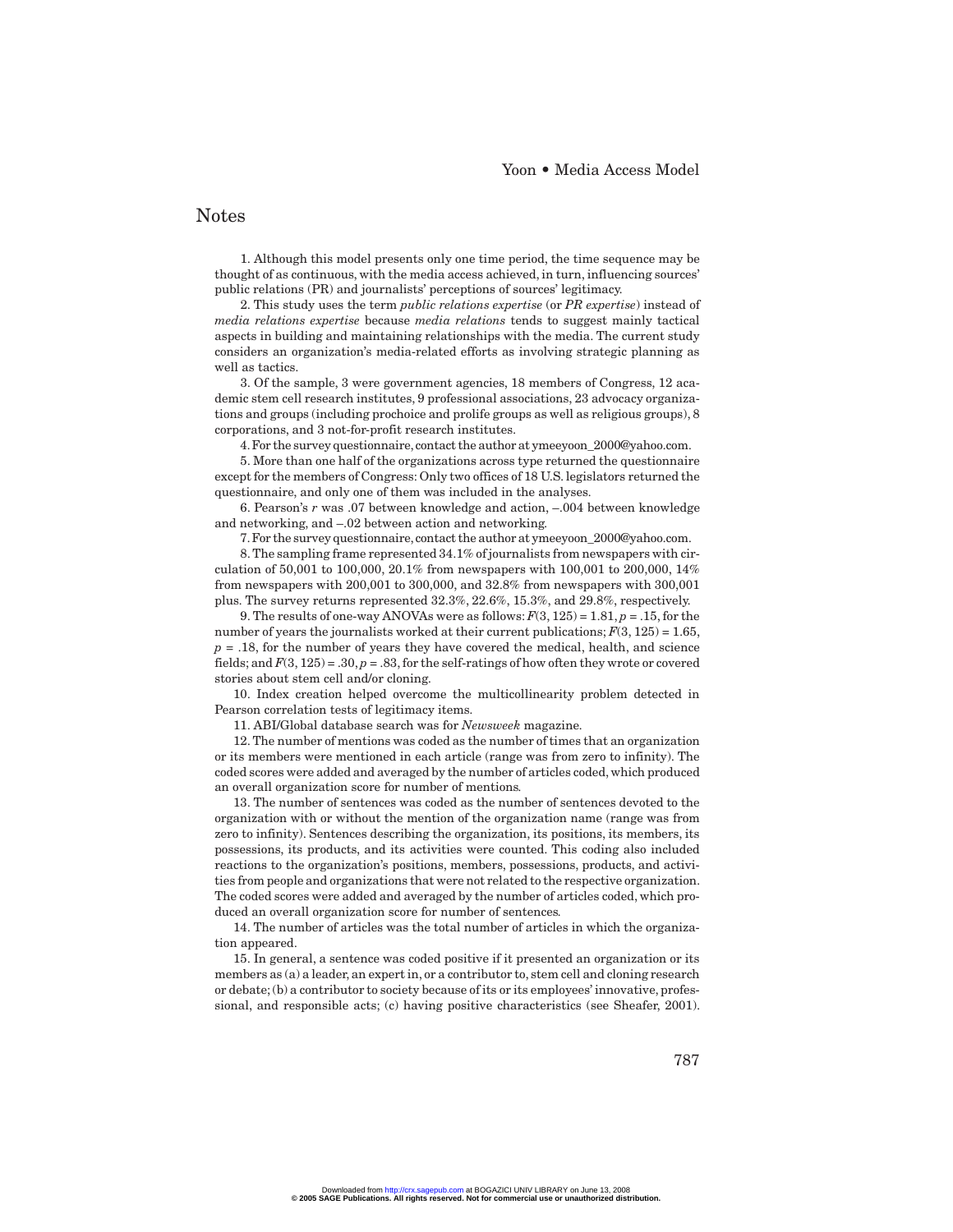More specifically, for example, if a sentence included positive expressions, such as *pioneer in stem cell research, set up a research lab successfully*, and *a Nobel laureate*, it was coded positive. A sentence was coded negative if the opposite was true. Specifically, if a sentence included disapproving phrases, such as *a religious sect*, *operated a secret lab*, and *received a lot of criticism*, it was coded negative. If a sentence highlighted difficulties of the organization, such as *low success rate* and *struggled financially*, it was coded negative as well.If a sentence was neither positive nor negative, it was coded neutral.If a sentence conveyed no opinion, it was also coded as neutral. To arrive at an overall score for each organization, the valence scores of all sentences were added and then averaged by the number of sentences coded.

16. Results were as follows:number of mentions CR = .91, number of sentences CR = .90, direct quote tendency CR = .96, position CR = .93, Scott's pi = .91, valence CR = .86, Scott's  $pi = .75$ .

## References

- Abbott, E. A., & Brassfield, L. T. (1989). Comparing decisions on releases by TV and newspaper gatekeepers. *Journalism Quarterly*, *66*(4), 853-856.
- Anderson, A. (1991). Source strategies and the communication of environmental affairs. *Media, Culture and Society*, *13*(4), 459-476.
- Anderson, A. (1993). Source-media relations: The production of the environmental agenda. In A. Hansen (Ed.), *The mass media and environmental issues* (pp. 51-68). Leicester, UK: Leicester University Press.
- Aronoff, C. (1976). Predictors of success in placing releases in newspapers. *Public Relations Review*, *2*(4), 43-57.
- Ashforth, B. E., & Gibbs, B. W. (1990).The double-edge of organizational legitimation. *Organization Science*, *1*(2), 177-194.
- Barker,R.(1990).*Political legitimacy and the state*.Oxford,UK:Clarendon.
- Barker-Plummer, B. (2002). Producing public voice: Resource mobilization and media access in the national organization for women. *Journalism & Mass Communication Quarterly*, *79*(1), 188-205.
- Berkowitz,D.(1987).TV news sources and news channels:A study in agendabuilding.*Journalism & Mass Communication Quarterly*,*64*(2/3),508-513.
- Berkowitz,D.(1992).Who sets the media agenda? The ability of policymakers to determine news decisions. In J. D. Kennamer (Ed.), *Public opinion, the press, and public policy* (pp. 81-102). Westport, CT: Praeger.
- Berkowitz, D., & Adams, D. B. (1990). Information subsidy and agendabuilding in local television news. *Journalism Quarterly*, *67*(4), 723-731.
- Blumler, J. G. (1990). Elections, the media and the modern publicity process. In M. Ferguson (Ed.), *Public communication: The new imperatives* (pp. 100-113). London: Sage.
- Blumler, J. G., & Gurevitch, M. (1995). *The crisis of public communication*. London: Routledge.
- Brown, J. D., Bybee, C. R., Wearden, S. T., & Straughan, D. M. (1987). Invisible power: Newspaper news sources and the limits of diversity. *Journalism Quarterly*, *64*(1), 45-54.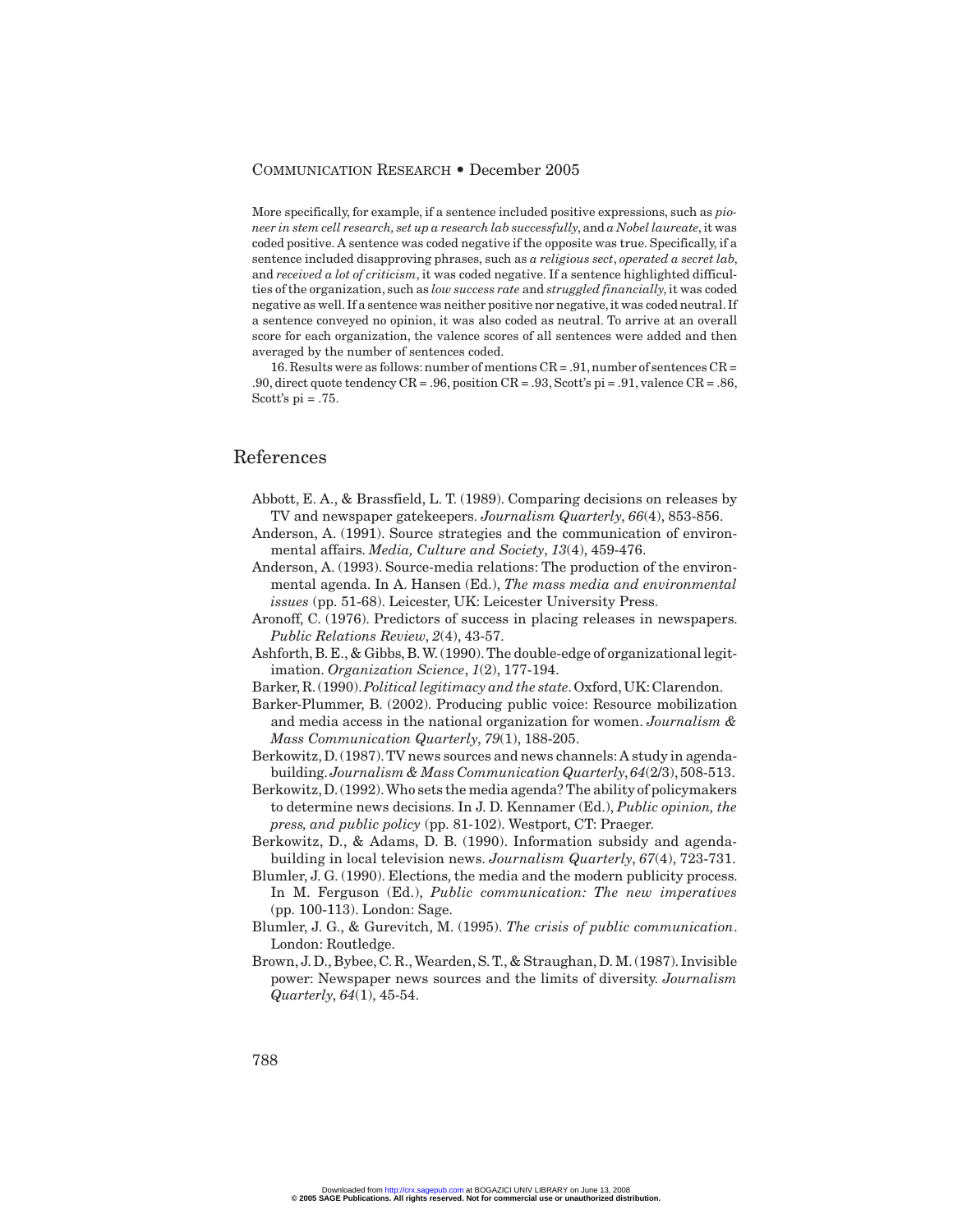- Bucy, E. P. (2003). Media credibility reconsidered: Synergy effects between on-air and online news. *Journalism and Mass Communication Quarterly*, *80*(2), 247-264.
- Butler, B. (1999). Source strategies, subsidies, and subterfuge: Building the prime-time campaign news agenda during the 1998 federal election. *Australian Journal of Communication*, *26*(3), 111-126.
- Cameron, G. T., Sallot, L., & Curtin, P. A. (1997). Public relations and the production of news: A critical review and a theoretical framework. In B. Burleson (Ed.), *Communication yearbook* (Vol. 20, pp. 111-155). Thousand Oaks, CA: Sage.
- Corbett, J. B. (1998). Media, bureaucracy, and the success of social protest: Newspaper coverage of environmental movement groups. *Mass Communication and Society*, *1*(1/2), 41-61.
- Curtin, P. A. (1999). Reevaluating public relations information subsidies: Market-driven journalism and agenda-building theory and practice.*Journal of Public Relations Research*, *11*(1), 53-90.
- Cutlip, S. M., Center, A. H., & Broom, G. M. (2000). *Effective public relations*. Upper Saddle River, NJ: Prentice Hall.
- Danielian, L. (1992). Interest groups in the news. In J. D. Kennamer (Ed.), *Public opinion, the press, and public policy* (pp. 81-102). Westport, CT: Praeger.
- Davis, A. (2000a). Public relations campaigning and news production: The case of "new unionism" in Britain. In J. Curran (Ed.), *Media organizations in society* (pp. 173-192). London: Arnold.
- Davis, A. (2000b). Public relations, news production and changing patterns of source access in the British national media. *Media, Culture and Society*, *22*(1), 39-59.
- Dennis, J., & Chaffee, S. (1978). Legitimation in the 1976 U.S. election campaign. *Communication Research*, *5*(4), 371-394.
- Dowling, J., & Pfeffer, J. (1975). Organizational legitimacy: Social values and organizational behavior. *Pacific Sociological Review*, *18*(1), 122-136.
- Dunn, D. D. (1969). *Public officials and the press*. Reading, MA: Addison-Wesley.
- Easton,D.(1965).*A systems analysis of political life*.New York:John Wiley.
- Easton, D. (1975). A re-assessment of the concept of political support. *British Journal of Political Science*, *5*, 435-457.
- Elsbach, K. D. (1994). Managing organizational legitimacy in the California cattle industry: The construction and effectiveness of verbal accounts. *Administrative Science Quarterly*, *39*, 57-88.
- Ericson, R. V., Baranek, P. M., & Chan, J. B. L. (1989). *Negotiating control: A study of news sources*. Toronto, Canada: University of Toronto Press.
- Fishman, M. (1980). *Manufacturing the news*. Austin: University of Texas Press.
- Flynn, T. (2002, August). *Source credibility and global warming: A content analysis of environmental groups*. Paper presented at the meeting of the Association for Education in Journalism and Mass Communication, Miami, FL.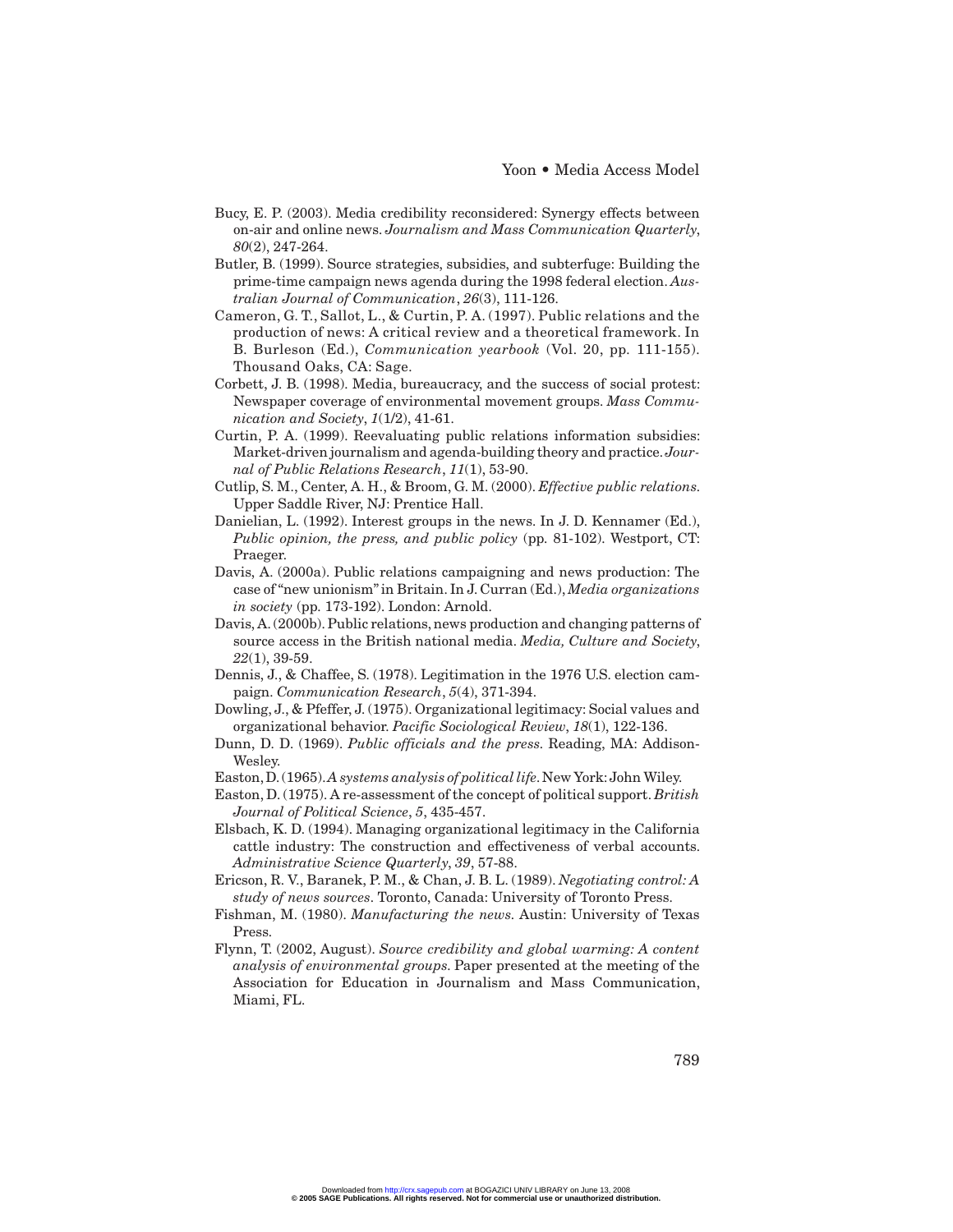- Gandy, O. H., Jr. (1982). *Beyond agenda setting: Information subsidies and public policy*. Norwood, NJ: Ablex.
- Gans, H. J. (1979). *Deciding what's news: A study of CBS Evening News, NBC Nightly News, Newsweek and Time*. New York: Pantheon.
- Gaziano, C., & McGrath, K. (1986).Measuring the concept of credibility.*Journalism Quarterly*, *63*, 451-462.
- Gitlin, T. (1980). *The whole world is watching: Mass media and the making and unmaking of the new left*. Berkeley: University of California press.
- Goldenberg, E. N. (1975). *Making the papers: The access of resource-poor groups to the metropolitan press*. Lexington, MA: D. C. Heath.
- Goldsmiths Media Group. (2000). Media organizations in society: Central issues. In J. Curran (Ed.), *Media organizations in society* (pp. 19-65). London: Arnold.
- Hall, S., Critcher, C., Jefferson, T., Clarke, J., & Roberts, B. (1978).*Policing the crisis: Mugging,the state,and law and order*.New York:Holmes & Meier.
- Hansen, A. (1993). Greenpeace and press coverage of environmental issues. In A. Hansen (Ed.), *The mass media and environmental issues* (pp. 150- 178). Leicester, UK: Leicester University Press.
- Hansen, K. (1991). Source diversity and newspaper enterprise journalism. *Journalism & Mass Communication Quarterly*, *68*(3), 474-482.
- Herman, E. S., & Chomsky, N. (1988). *Manufacturing consent: The political economy of the mass media*. New York: Pantheon.
- Hess, S. (1984). *The government/press connection*. Washington, DC: Brookings Institution.
- Hovland, C. I., Janis, I. L., & Kelley, H. H. (1953).*Communication and persuasion*. New Haven, CT: Yale University Press.
- Hovland, C. I., & Weiss, W. (1951). The influence of source credibility on communication effectiveness. *Public Opinion Quarterly*, *15*, 635-650.
- Johnson, T. J., & Kaye, B. K. (2000). Using is believing: The influence of reliance on the credibility of online political information among politically interested Internet users. *Journalism & Mass Communication Quarterly*, *77*(4), 865-879.
- Kelman, H. C. (1976). Some reflections on authority, corruption, and punishment: The social-psychological context of Watergate. *Psychiatry*, *39*(4), 303-317.
- Kennamer, J. D. (1992). Public opinion, the press, and public policy: An introduction. In J. D. Kennamer (Ed.), *Public opinion, the press, and public policy* (pp. 1-18). Westport, CT: Praeger.
- Kielbowicz, R. B., & Scherer, C. (1986).The role of the press in the dynamics of social movements.*Research in Social Movements,Conflicts and Change*,*9*, 71-96.
- Klingemann,H.(1999).Mapping political support in the 1990s:A global analysis. In P. Norris (Ed.), *Critical citizens: Global support for democratic governance* (pp. 31-56). Oxford, UK: Oxford University Press.
- Kopenhaver, L. L. (1985). Aligning values of practitioners and journalists. *Public Relations Review*, *11*(2), 34-42.

790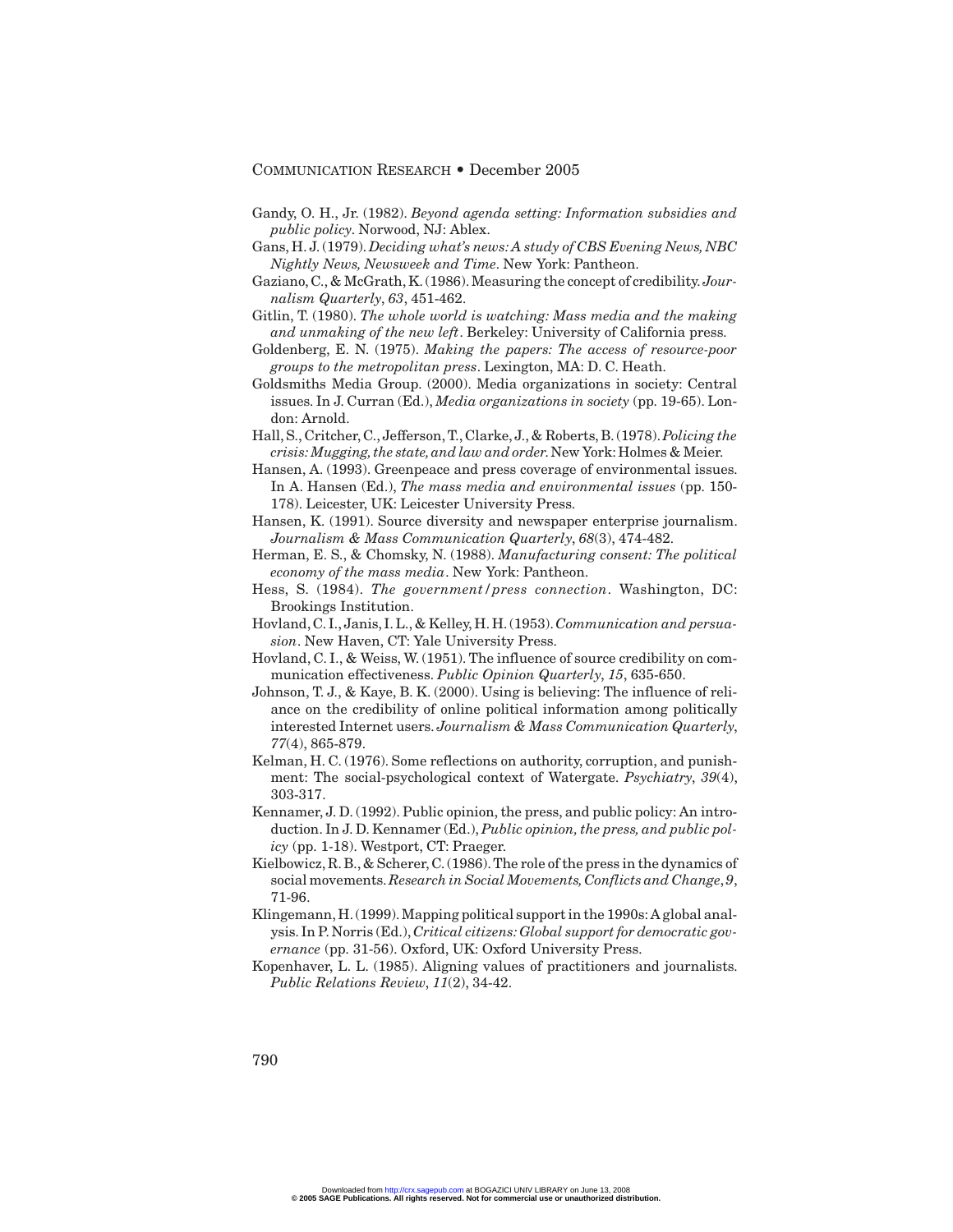- Kopenhaver, L. L., Martinson, D. L., & Ryan, M. (1984). How public relations practitioners and editors in Florida view each other. *Journalism Quarterly*, *61*, 860-865, 884.
- Lasorsa, D. L., & Reese, S. (1990). News source use in the crash of 1987: A study of four national media. *Journalism & Mass Communication Quarterly*, *67*(1), 60-71.
- Liebler, C. M. (1993). News sources and the Civil Rights Act of 1990. *Howard Journal of Communications*, *4*(3), 183-194.
- Martin, S. (1988). Proximity of event as factor in selection of news sources. *Journalism & Mass Communication Quarterly*, *65*(4), 986-989, 1043.
- Martin, W., & Singletary, M. W. (1981). Newspaper treatment of state government releases. *Journalism Quarterly*, *58*(1), 93-96.
- Maurer, J. G. (1971). *Readings in organization theory: Open-system approaches*. New York: Random House.
- McComas, K. A., & Trumbo, C. W. (2001). Source credibility in environmental health-risk controversies: Application of Meyer's credibility index. *Risk Analysis*, *21*(3), 467-480.
- Metzler, M. S. (2001a). The centrality of organizational legitimacy to public relations practice. In R. L. Heath (Ed.), *Handbook of public relations* (pp. 321-333). Thousand Oaks, CA: Sage.
- Metzler, M. S. (2001b). Responding to the legitimacy problems of big tobacco: An analysis of the "People of Philip Morris" image advertising campaign. *Communication Quarterly*, *49*(4), 366-381.
- Meyer, P. (1988). Defining and measuring credibility of newspapers: Developing an index. *Journalism Quarterly*, *65*(3), 567-574, 588.
- Michener, H. A., & Burt, M. R. (1974). Legitimacy as a base of social influence. In J. T. Tedeschi (Ed.), *Perspectives on social power* (pp. 310-348). Chicago: Aldine.
- Miller, D. (1994). *Don't mention the war: Northern Ireland, propaganda and the media*. London: Pluto.
- Miller, D., & Williams, K. (1993). Negotiating HIV/AIDS information: Agendas, media strategies and the news. In J. Eldridge (Ed.), *Getting the message* (pp. 126-142). London: Routledge.
- Mondak, J. (1992). Institutional legitimacy, policy legitimacy, and the Supreme Court. *American Politics Quarterly*, *20*(4), 457-477.
- Moreno, F. J. (1974). Legitimacy and violence. *Sociologia Internationalis*, *12*(1/2), 93-103.
- Morton, L. P. (1986). How newspapers choose the releases they use. *Public Relations Review*, *12*(3), 22-27.
- Morton, L. P., & Ramsey, S. (1994). A benchmark study of the pr news wire. *Public Relations Review*, *20*(2), 171-182.
- Morton, L. P., & Warren, J. (1992a). News elements and editors' choices. *Public Relations Review*, *18*(1), 47-52.
- Morton, L. P., & Warren, J. (1992b). Acceptance characteristics of hometown press releases. *Public Relations Review*, *18*(4), 385-390.
- Nelkin, D. (1995). *Selling science*. New York: Freeman.

Nimmo,D.D.(1964).*Newsgathering in Washington*.New York:Prentice Hall.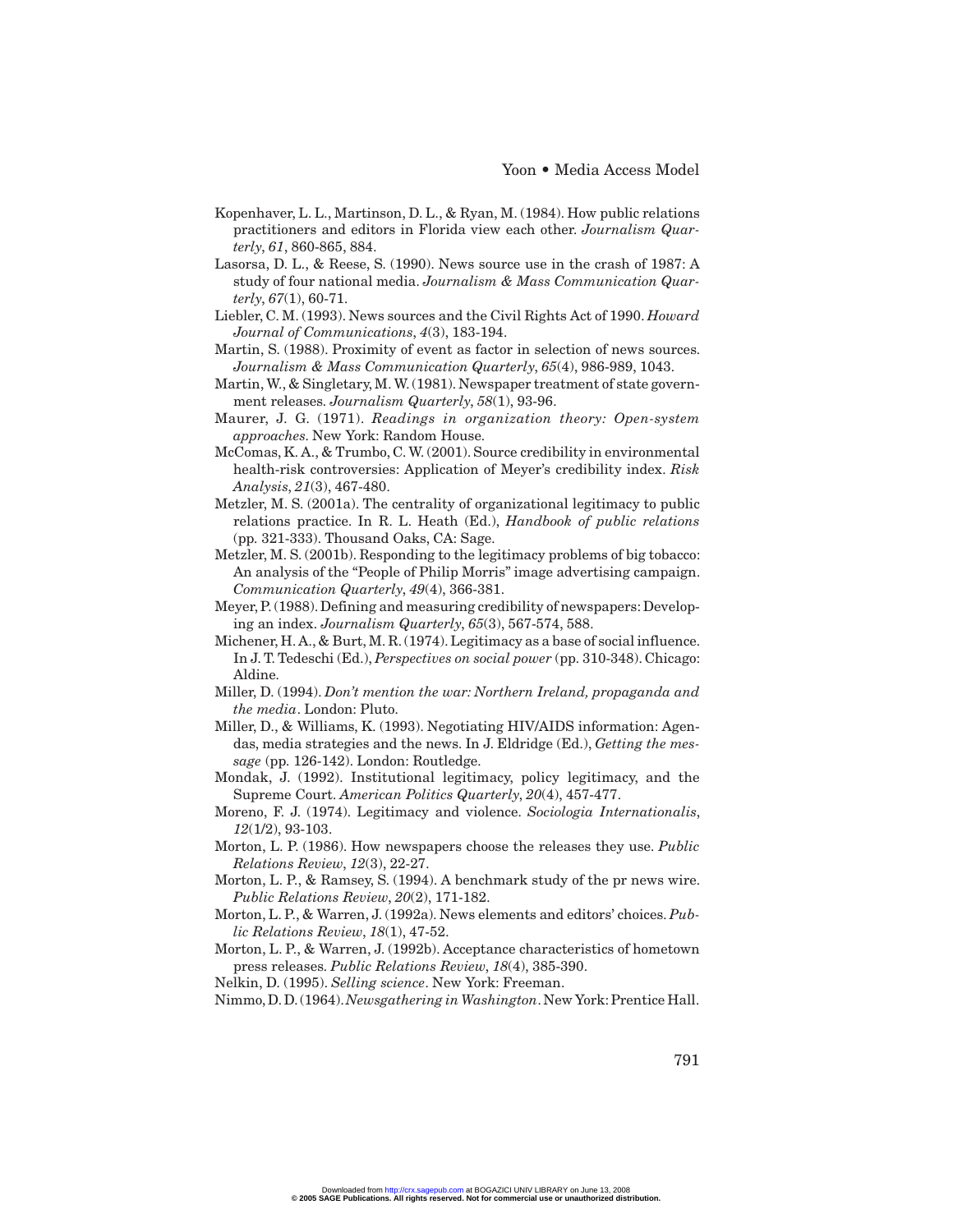- Norris, P. (1999). Institutional explanations for political support. In P. Norris (Ed.), *Critical citizens: Global support for democratic governance* (pp. 217- 235). Oxford, UK: Oxford University Press.
- O'Neill, J. (1977). Language and the legitimation problem.*Sociology*, *11*, 351- 358.
- Paletz, D. L., & Entman, R. M. (1981). *Media power politics*. New York: Free Press.
- Perrow, C. (1970). *Organizational analysis: A sociological view*. Belmont, CA: Wadsworth.
- Pincus, J. D., Rimmer, T., Rayfield, R. E., & Cropp, F. (1993). Newspaper editors' perceptions of public relations: How business, news, and sports editors differ. *Journal of Public Relations Research*, *5*(1), 27-45.
- Pollock, J. C., Robinson, J. L., Jr., & Murray, M. C. (1978). Media agendas and human rights: The Supreme Court decision on abortion. *Journalism Quarterly*, *55*(3), 544-548.
- Powers, A., & Fico, F. (1994). Influences on use of sources at large U.S. newspapers. *Newspaper Research Journal*, *15*(4), 87-97.
- Rimmer, T., & Weaver, D. (1987). Different questions, different answers? Media use and media credibility. *Journalism Quarterly*, *64*, 28-36, 44.
- Roshco, B. (1975). *Newsmaking*. Chicago: University of Chicago Press.
- Ryan, C. (1991).*Prime time activism: Media strategies for grassroots organizing*. Boston: South End.
- Sachsman, D. B. (1976). Public relations influence on coverage of environment in San Francisco area. *Journalism Quarterly*, *53*(1), 54-60.
- Sandman, P. M. (1982). *Media: An introductory analysis of American mass communications*. Englewood Cliffs, NJ: Prentice Hall.
- Schaar, J. H. (1984). Legitimacy in the modern state. In W. Connolly (Ed.), *Legitimacy and the state* (pp. 104-133). New York: New York University Press.
- Schlesinger, P. (1990). Rethinking the sociology of journalism: Source strategies and the limits of media-centrism. In M. Ferguson (Ed.), *Public communication: The new imperatives* (pp. 61-83). London: Sage.
- Schlesinger, P., & Tumber, H. (1994). *Reporting crime: The media politics of criminal justice*. Oxford, UK: Clarendon.
- Self, C. C. (1996). Credibility. In M. B. Salwen & D. W. Stacks (Eds.), *An integrated approach to communication theory and research* (pp. 421-441). Mahwah, NJ: Lawrence Erlbaum.
- Seligson, M. A. (2002). The impact of corruption on regime legitimacy: A comparative study of four Latin American countries. *Journal of Politics*, *64*(2), 408-433.
- Sheafer, T. (2001). Charismatic skill and media legitimacy: An actor-centered approach to understanding the political communication competition. *Communication Research*, *28*(6), 711-736.
- Shoemaker, P.J. (1982a). The perceived legitimacy of deviant political groups: Two experiments on media effects. *Communication Research*, *9*(2), 249- 286.
- Shoemaker, P. J. (1982b). *Political deviance, the media, and legitimacy*. Unpublished doctoral dissertation, University of Wisconsin–Madison.